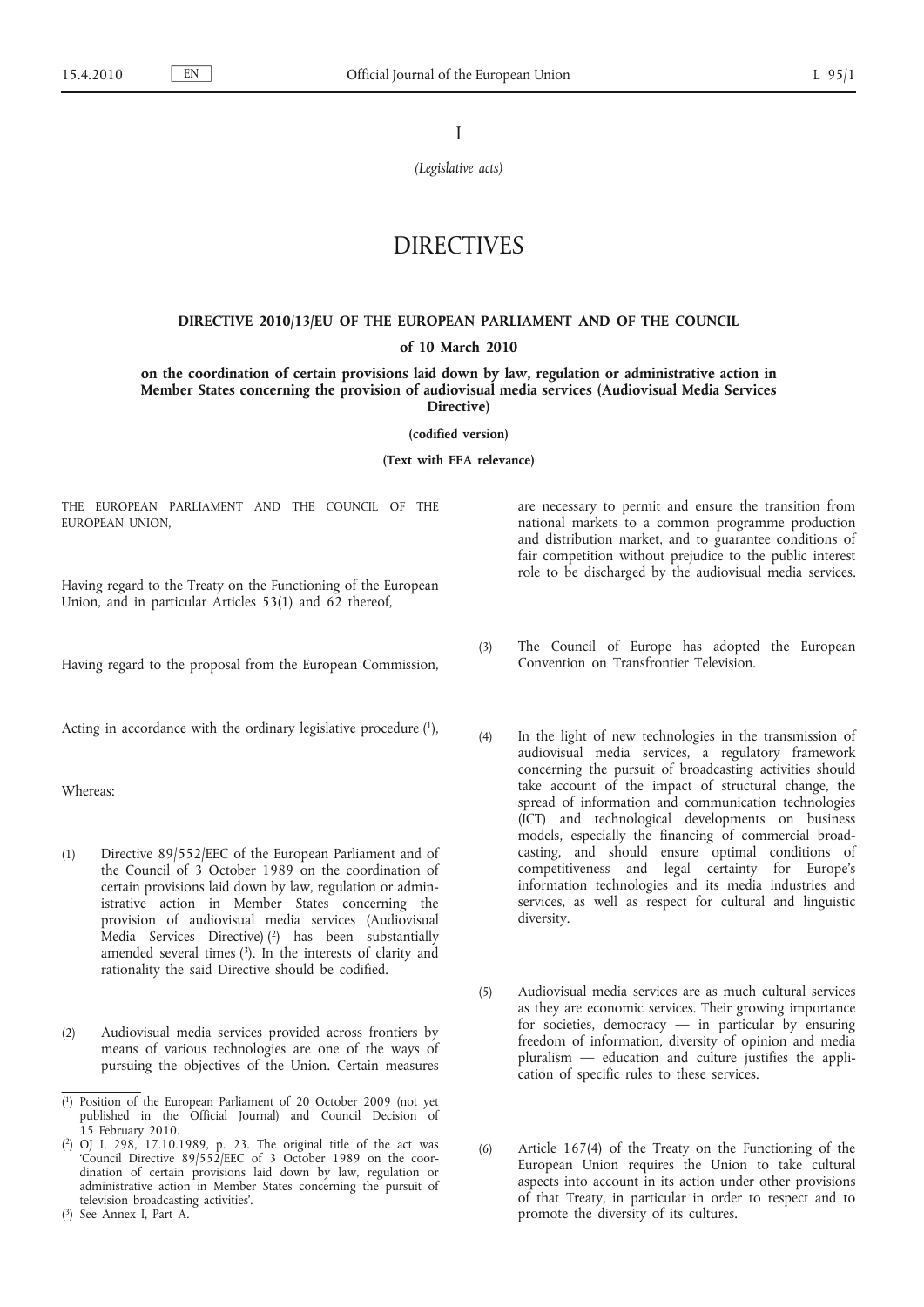- (7) In its resolutions of 1 December 2005 (1) and 4 April 2006 (2) on the Doha Round and on the WTO Ministerial Conferences, the European Parliament called for basic public services, such as audiovisual services, to be excluded from liberalisation under the General Agreement on Trade in Services (GATS) negotiations. In its resolution of 27 April 2006  $(3)$ , the European Parliament supported the Unesco Convention on the Protection and Promotion of the Diversity of Cultural Expressions, which states in particular that 'cultural activities, goods and services have both an economic and a cultural nature, because they convey identities, values and meanings, and must therefore not be treated as solely having commercial value'. Council Decision 2006/515/EC of 18 May 2006 on the conclusion of the Convention on the Protection and Promotion of the Diversity of Cultural Expressions (4) approved the Unesco Convention on behalf of the Community. The Convention entered into force on 18 March 2007. This Directive respects the principles of that Convention.
- (8) It is essential for the Member States to ensure the prevention of any acts which may prove detrimental to freedom of movement and trade in television programmes or which may promote the creation of dominant positions which would lead to restrictions on pluralism and freedom of televised information and of the information sector as a whole.
- (9) This Directive is without prejudice to existing or future Union acts of harmonisation, in particular to satisfy mandatory requirements concerning the protection of consumers and the fairness of commercial transactions and competition.
- (10) Traditional audiovisual media services such as television — and emerging on-demand audiovisual media services offer significant employment opportunities in the Union, particularly in small and medium-sized enterprises, and stimulate economic growth and investment. Bearing in mind the importance of a level playing-field and a true European market for audiovisual media services, the basic principles of the internal market, such as free competition and equal treatment, should be respected in order to ensure transparency and predictability in markets for audiovisual media services and to achieve low barriers to entry.
- (11) It is necessary, in order to avoid distortions of competition, improve legal certainty, help complete the internal market and facilitate the emergence of a single information area, that at least a basic tier of coordinated rules apply to all audiovisual media services, both
- ( 1) OJ C 285 E, 22.11.2006, p. 126.
- ( 2) OJ C 293 E, 2.12.2006, p. 155.
- ( 3) OJ C 296 E, 6.12.2006, p. 104.
- ( 4) OJ L 201, 25.7.2006, p. 15.

television broadcasting (i.e. linear audiovisual media services) and on-demand audiovisual media services (i.e. non-linear audiovisual media services).

- (12) On 15 December 2003 the Commission adopted a Communication on the future of European regulatory audiovisual policy, in which it stressed that regulatory policy in that sector has to safeguard certain public interests, such as cultural diversity, the right to information, media pluralism, the protection of minors and consumer protection, and to enhance public awareness and media literacy, now and in the future.
- (13) The resolution of the Council and of the Representatives of the Governments of the Member States, meeting within the Council of 25 January 1999 concerning public service broadcasting  $(5)$ , reaffirmed that the fulfilment of the mission of public service broadcasting requires that it continue to benefit from technological progress. The co-existence of private and public audiovisual media service providers is a feature which distinguishes the European audiovisual media market.
- (14) The Commission has adopted the initiative 'i2010: European Information Society' to foster growth and jobs in the information society and media industries. This is a comprehensive strategy designed to encourage the production of European content, the development of the digital economy and the uptake of ICT, against the background of the convergence of information society services and media services, networks and devices, by modernising and deploying all EU policy instruments: regulatory instruments, research and partnerships with industry. The Commission has committed itself to creating a consistent internal market framework for information society services and media services by modernising the legal framework for audiovisual services. The goal of the i2010 initiative will in principle be achieved by allowing industries to grow with only the necessary regulation, as well as allowing small start-up businesses, which are the wealth and job creators of the future, to flourish, innovate and create employment in a free market.
- (15) The European Parliament adopted on 4 September 2003 (6), 22 April 2004 (7) and 6 September 2005 (8) resolutions which in principle supported the general approach of basic rules for all audiovisual media services and additional rules for television broadcasting.

<sup>(</sup> 5) OJ C 30, 5.2.1999, p. 1.

<sup>(</sup> 6) European Parliament resolution on Television without Frontiers (OJ C 76 E, 25.3.2004, p. 453).

<sup>(</sup> 7) European Parliament resolution on the risks of violation, in the EU and especially in Italy, of freedom of expression and information (Article 11(2) of the Charter of Fundamental Rights) (OJ C 104 E, 30.4.2004, p. 1026).

<sup>(</sup> 8) European Parliament resolution on the application of Articles 4 and 5 of Directive 89/552/EEC (Television without Frontiers), as amended by Directive 97/36/EC, for the period 2001-2002 (OJ C 193 E, 17.8.2006, p. 117).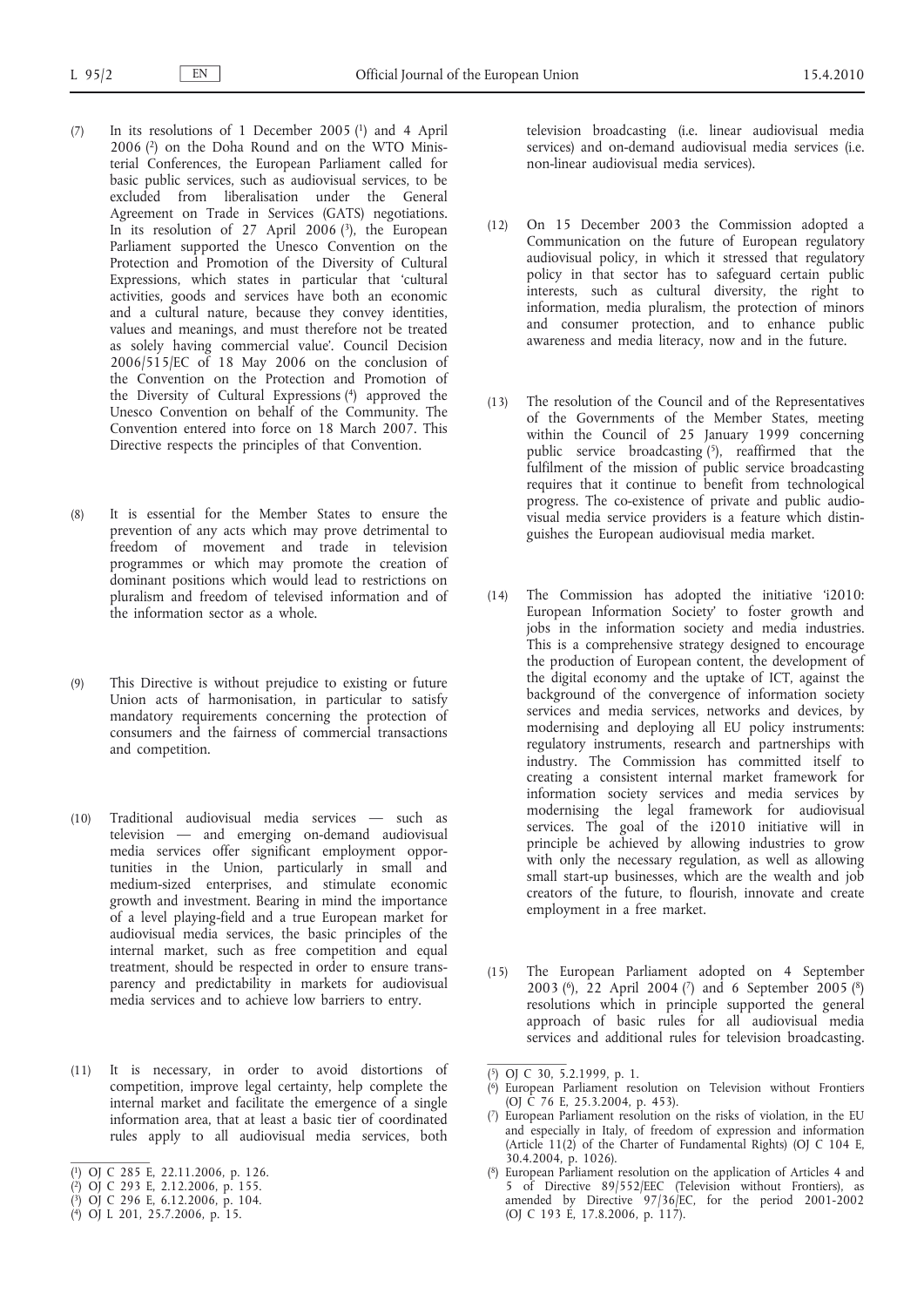- (16) This Directive enhances compliance with fundamental rights and is fully in line with the principles recognised by the Charter of Fundamental Rights of the European Union (1), in particular Article 11 thereof. In this regard, this Directive should not in any way prevent Member States from applying their constitutional rules relating to freedom of the press and freedom of expression in the media.
- (17) This Directive should not affect the obligations on Member States arising from the application of Directive 98/34/EC of the European Parliament and of the Council of 22 June 1998 laying down a procedure for the provision of information in the field of technical standards and regulations and of rules on Information Society services  $(2)$ . Accordingly, draft national measures applicable to on-demand audiovisual media services of a stricter or more detailed nature than those which are required to simply transpose Directive 2007/65/EC of the European Parliament and of the Council of 11 December 2007 amending Council Directive 89/552/EEC on the coordination of certain provisions laid down by law, regulation or administrative action in Member States concerning the pursuit of television broadcasting activities  $(3)$  should be subject to the procedural obligations established pursuant to Article 8 of Directive 98/34/EC.
- (18) Directive 2002/21/EC of the European Parliament and of the Council of 7 March 2002 on a common regulatory framework for electronic communications networks and services (Framework Directive) (4) according to its Article 1(3) is without prejudice to measures taken at Union or national level to pursue general interest objectives, in particular relating to content regulation and audiovisual policy.
- (19) This Directive does not affect the responsibility of the Member States and their authorities with regard to the organisation — including the systems of licensing, administrative authorisation or taxation — the financing and the content of programmes. The independence of cultural developments in the Member States and the preservation of cultural diversity in the Union therefore remain unaffected.
- (20) No provision of this Directive should require or encourage Member States to impose new systems of licensing or administrative authorisation on any type of audiovisual media service.
- (21) For the purposes of this Directive, the definition of an audiovisual media service should cover only audiovisual media services, whether television broadcasting or ondemand, which are mass media, that is, which are intended for reception by, and which could have a
- ( 1) OJ C 364, 18.12.2000, p. 1.

clear impact on, a significant proportion of the general public. Its scope should be limited to services as defined by the Treaty on the Functioning of the European Union and therefore should cover any form of economic activity, including that of public service enterprises, but should not cover activities which are primarily noneconomic and which are not in competition with television broadcasting, such as private websites and services consisting of the provision or distribution of audiovisual content generated by private users for the purposes of sharing and exchange within communities of interest.

- (22) For the purposes of this Directive, the definition of an audiovisual media service should cover mass media in their function to inform, entertain and educate the general public, and should include audiovisual commercial communication but should exclude any form of private correspondence, such as e-mails sent to a limited number of recipients. That definition should exclude all services the principal purpose of which is not the provision of programmes, i.e. where any audiovisual content is merely incidental to the service and not its principal purpose. Examples include websites that contain audiovisual elements only in an ancillary manner, such as animated graphical elements, short advertising spots or information related to a product or non-audiovisual service. For these reasons, games of chance involving a stake representing a sum of money, including lotteries, betting and other forms of gambling services, as well as on-line games and search engines, but not broadcasts devoted to gambling or games of chance, should also be excluded from the scope of this Directive.
- (23) For the purposes of this Directive, the term 'audiovisual' should refer to moving images with or without sound, thus including silent films but not covering audio transmission or radio services. While the principal purpose of an audiovisual media service is the provision of programmes, the definition of such a service should also cover text-based content which accompanies programmes, such as subtitling services and electronic programme guides. Stand-alone text-based services should not fall within the scope of this Directive, which should not affect the freedom of the Member States to regulate such services at national level in accordance with the Treaty on the Functioning of the European Union.
- (24) It is characteristic of on-demand audiovisual media services that they are 'television-like', i.e. that they compete for the same audience as television broadcasts, and the nature and the means of access to the service would lead the user reasonably to expect regulatory protection within the scope of this Directive. In the light of this and in order to prevent disparities as regards free movement and competition, the concept of 'programme' should be interpreted in a dynamic way taking into account developments in television broadcasting.

<sup>(</sup> 2) OJ L 204, 21.7.1998, p. 37.

<sup>(</sup> 3) OJ L 332, 18.12.2007, p. 27.

<sup>(</sup> 4) OJ L 108, 24.4.2002, p. 33.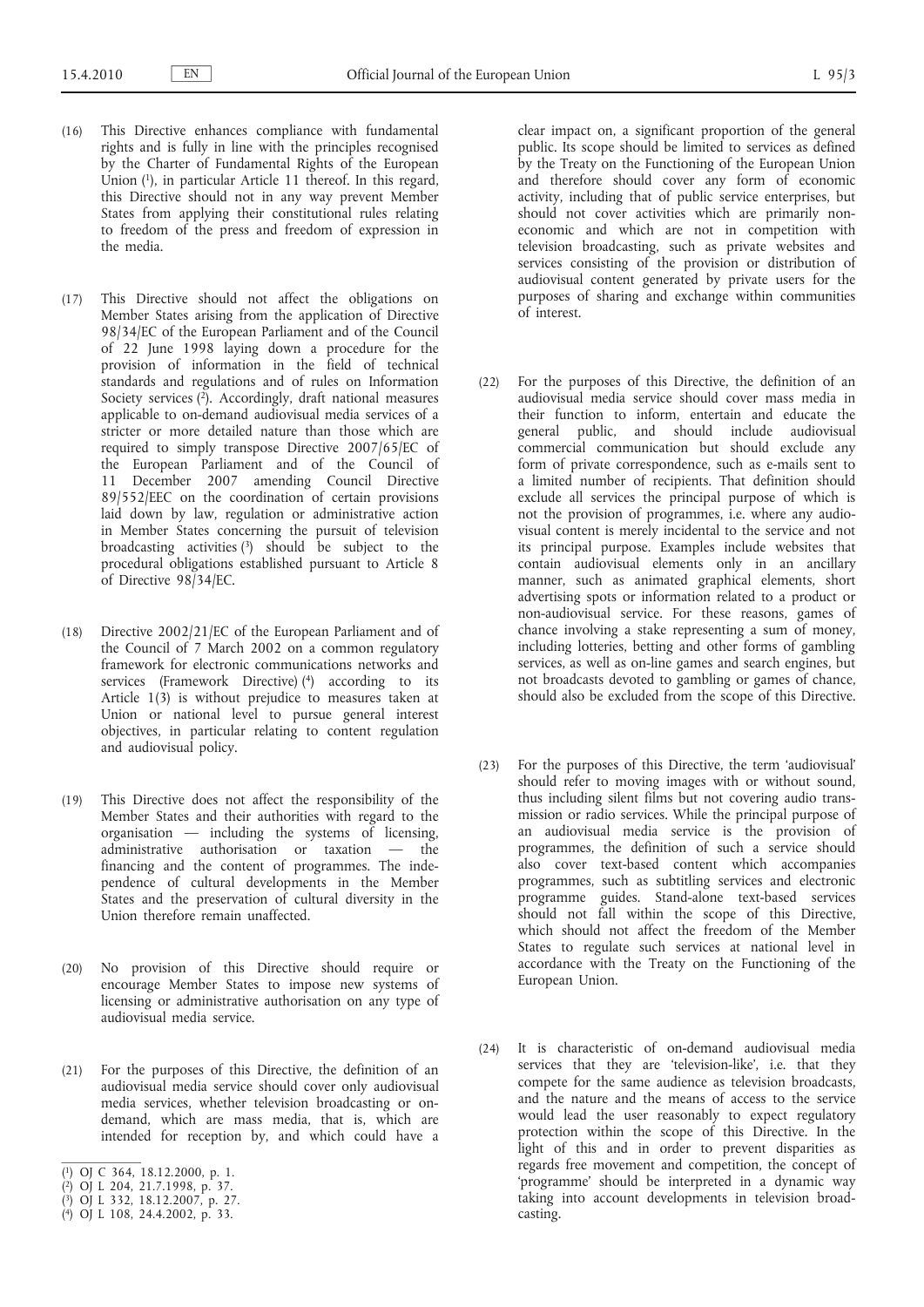- (25) The concept of editorial responsibility is essential for defining the role of the media service provider and therefore for the definition of audiovisual media services. Member States may further specify aspects of the definition of editorial responsibility, notably the concept of 'effective control', when adopting measures to implement this Directive. This Directive should be without prejudice to the exemptions from liability established in Directive  $2000/31/EC$  of the European Parliament and of the Council of 8 June 2000 on certain legal aspects of information society services, in particular electronic commerce, in the Internal Market (Directive on electronic commerce)  $(1)$ .
- (26) For the purposes of this Directive, the definition of media service provider should exclude natural or legal persons who merely transmit programmes for which the editorial responsibility lies with third parties.
- (27) Television broadcasting currently includes, in particular, analogue and digital television, live streaming, webcasting and near-video-on-demand, whereas video-on-demand, for example, is an on-demand audiovisual media service. In general, for television broadcasting or television programmes which are also offered as ondemand audiovisual media services by the same media service provider, the requirements of this Directive should be deemed to be met by the fulfilment of the requirements applicable to the television broadcast, i.e. linear transmission. However, where different kinds of services are offered in parallel, but are clearly separate services, this Directive should apply to each of the services concerned.
- (28) The scope of this Directive should not cover electronic versions of newspapers and magazines.
- (29) All the characteristics of an audiovisual media service set out in its definition and explained in recitals 21 to 28 should be present at the same time.
- (30) In the context of television broadcasting, the concept of simultaneous viewing should also cover quasi-simultaneous viewing because of the variations in the short time lag which occurs between the transmission and the reception of the broadcast due to technical reasons inherent in the transmission process.
- (31) A wide definition of audiovisual commercial communication should be laid down in this Directive, which should not however include public service announcements and charity appeals broadcast free of charge.
- (32) For the purposes of this Directive, 'European works' should be defined without prejudice to the possibility of Member States laying down a more detailed definition

as regards media service providers under their jurisdiction, in compliance with Union law and account being taken of the objectives of this Directive.

- (33) The country of origin principle should be regarded as the core of this Directive, as it is essential for the creation of an internal market. This principle should be applied to all audiovisual media services in order to ensure legal certainty for media service providers as the necessary basis for new business models and the deployment of such services. It is also essential in order to ensure the free flow of information and audiovisual programmes in the internal market.
- (34) In order to promote a strong, competitive and integrated European audiovisual industry and enhance media pluralism throughout the Union, only one Member State should have jurisdiction over an audiovisual media service provider and pluralism of information should be a fundamental principle of the Union.
- (35) The fixing of a series of practical criteria is designed to determine by an exhaustive procedure that only one Member State has jurisdiction over a media service provider in connection with the provision of the services which this Directive addresses. Nevertheless, taking into account the case-law of the Court of Justice of the European Union and so as to avoid cases where there is a vacuum of jurisdiction, it is appropriate to refer to the criterion of establishment within the meaning of Articles 49 to 55 of the Treaty on the Functioning of the European Union as the final criterion determining the jurisdiction of a Member State.
- (36) The requirement that the originating Member State should verify that broadcasts comply with national law as coordinated by this Directive is sufficient under Union law to ensure free movement of broadcasts without secondary control on the same grounds in the receiving Member States. However, the receiving Member State may, exceptionally and under specific conditions, provisionally suspend the retransmission of televised broadcasts.
- (37) Restrictions on the free provision of on-demand audiovisual media services should only be possible in accordance with conditions and procedures replicating those already established by Article 3(4), (5) and (6) of Directive 2000/31/EC.
- (38) Technological developments, especially with regard to digital satellite programmes, mean that subsidiary criteria should be adapted in order to ensure suitable regulation and its effective implementation and to give players genuine power over the content of an audiovisual media service.

<sup>(</sup> 1) OJ L 178, 17.7.2000, p. 1.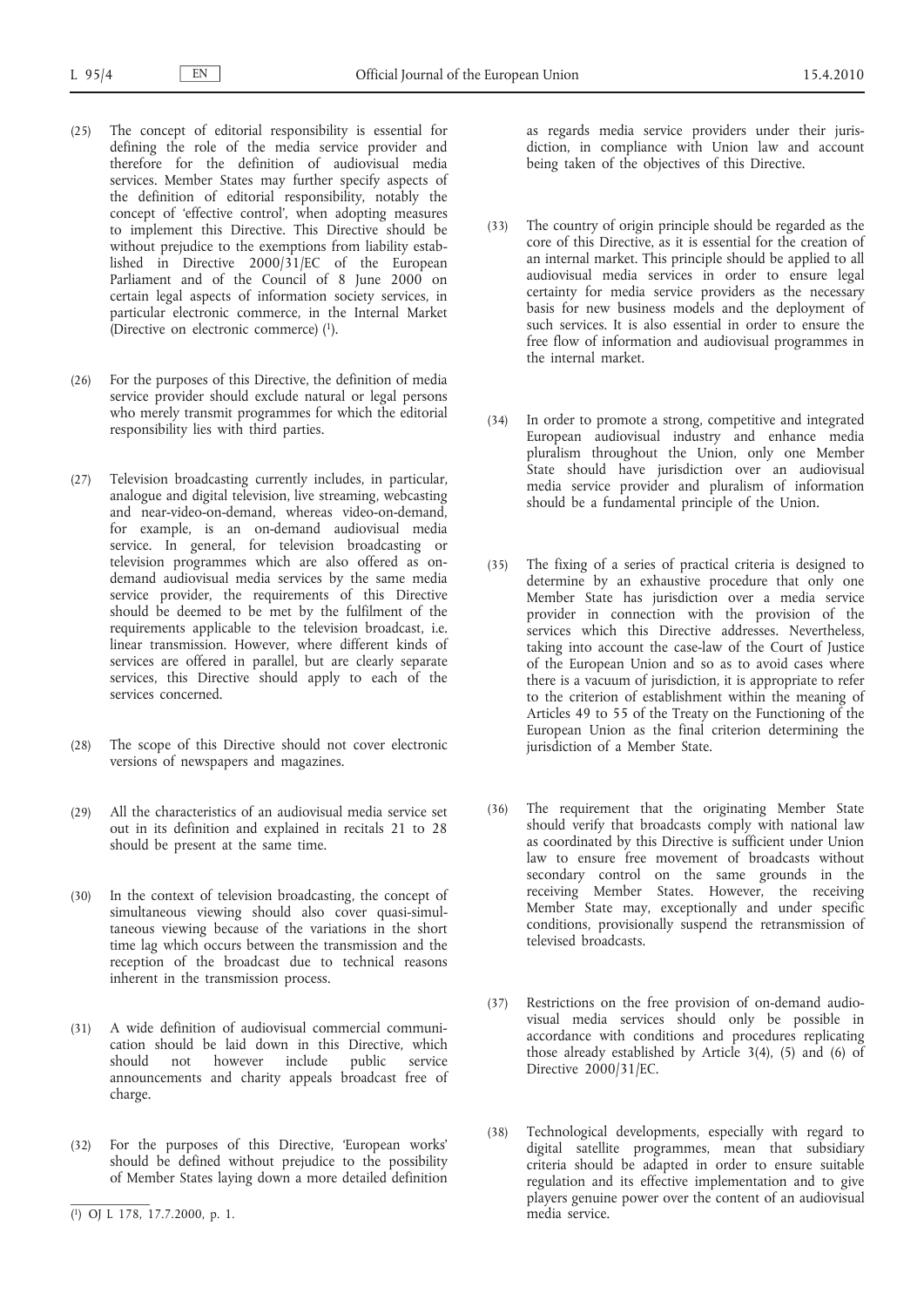- (39) As this Directive concerns services offered to the general public in the Union, it should apply only to audiovisual media services that can be received directly or indirectly by the public in one or more Member States with standard consumer equipment. The definition of 'standard consumer equipment' should be left to the competent national authorities.
- (40) Articles 49 to 55 of the Treaty on the Functioning of the European Union lay down the fundamental right to freedom of establishment. Therefore, media service providers should in general be free to choose the Member States in which they establish themselves. The Court of Justice has also emphasised that 'the Treaty does not prohibit an undertaking from exercising the freedom to provide services if it does not offer services in the Member State in which it is established' (1).
- (41) Member States should be able to apply more detailed or stricter rules in the fields coordinated by this Directive to media service providers under their jurisdiction, while ensuring that those rules are consistent with general principles of Union law. In order to deal with situations where a broadcaster under the jurisdiction of one Member State provides a television broadcast which is wholly or mostly directed towards the territory of another Member State, a requirement for Member States to cooperate with one another and, in cases of circumvention, the codification of the case-law of the Court of Justice  $(2)$ , combined with a more efficient procedure, would be an appropriate solution that takes account of Member State concerns without calling into question the proper application of the country of origin principle. The concept of rules of general public interest has been developed by the Court of Justice in its case-law in relation to Articles 43 and 49 of the EC Treaty (now Articles 49 and 56 of the Treaty on the Functioning of the European Union) and includes, inter alia, rules on the protection of consumers, the protection of minors and cultural policy. The Member State requesting cooperation should ensure that the specific national rules in question are objectively necessary, applied in a non-discriminatory manner and proportionate.
- (42) A Member State, when assessing on a case-by-case basis whether a broadcast by a media service provider established in another Member State is wholly or mostly directed towards its territory, may refer to indicators such as the origin of the television advertising and/or subscription revenues, the main language of the service

or the existence of programmes or commercial communications targeted specifically at the public in the Member State where they are received.

- (43) Under this Directive, notwithstanding the application of the country of origin principle, Member States may still take measures that restrict freedom of movement of television broadcasting, but only under the conditions and following the procedure laid down in this Directive. However, the Court of Justice has consistently held that any restriction on the freedom to provide services, such as any derogation from a fundamental principle of the Treaty, must be interpreted restrictively  $(\overline{3})$ .
- (44) In its Communication to the European Parliament and to the Council on Better Regulation for Growth and Jobs in the European Union, the Commission stressed that a careful analysis of the appropriate regulatory approach is necessary, in particular, in order to establish whether legislation is preferable for the relevant sector and problem, or whether alternatives such as co-regulation or self-regulation should be considered. Furthermore, experience has shown that both co-regulation and selfregulation instruments, implemented in accordance with the different legal traditions of the Member States, can play an important role in delivering a high level of consumer protection. Measures aimed at achieving public interest objectives in the emerging audiovisual media services sector are more effective if they are taken with the active support of the service providers themselves. Thus self-regulation constitutes a type of voluntary initiative which enables economic operators, social partners, non-governmental organisations or associations to adopt common guidelines amongst themselves and for themselves.

Member States should, in accordance with their different legal traditions, recognise the role which effective selfregulation can play as a complement to the legislative and judicial and/or administrative mechanisms in place and its useful contribution to the achievement of the objectives of this Directive. However, while self-regulation might be a complementary method of implementing certain provisions of this Directive, it should not constitute a substitute for the obligations of the national legislator. Co-regulation gives, in its minimal form, a legal link between self-regulation and the national legislator in accordance with the legal traditions of the Member States. Co-regulation should allow for the possibility of State intervention in the event of its objectives not being met. Without prejudice to formal obligations of the Member States regarding transposition, this Directive encourages the use of co-regulation and self-regulation. This should neither oblige Member States to set up co-regulation and/or self-regulatory regimes nor disrupt or jeopardise current co-regulation

<sup>(</sup> 1) Case C-56/96 *VT4 Ltd* v *Vlaamse Gemeenschap* [1997] ECR I-3143, paragraph 22; Case C-212/97 *Centros* v *Erhvervs-og Selskabsstyrelsen* [1999] ECR I-1459; see also: Case C-11/95 *Commission* v *Belgium* [1996] ECR I-4115; and Case C-14/96 *Paul Denuit* [1997] ECR I-2785.

<sup>(</sup> 2) Case C-212/97 *Centros* v *Erhvervs-og Selskabsstyrelsen*, cited above; Case 33/74 *Van Binsbergen* v *Bestuur van de Bedrijfsvereniging* [1974] ECR 1299; Case C-23/93 *TV 10 SA* v *Commissariaat voor de Media* [1994] ECR I-4795, paragraph 21.

<sup>(</sup> 3) Case C-355/98 *Commission* v *Belgium* [2000] ECR I-1221, paragraph 28; Case C-348/96 *Calfa* [1999] ECR I-11, paragraph 23.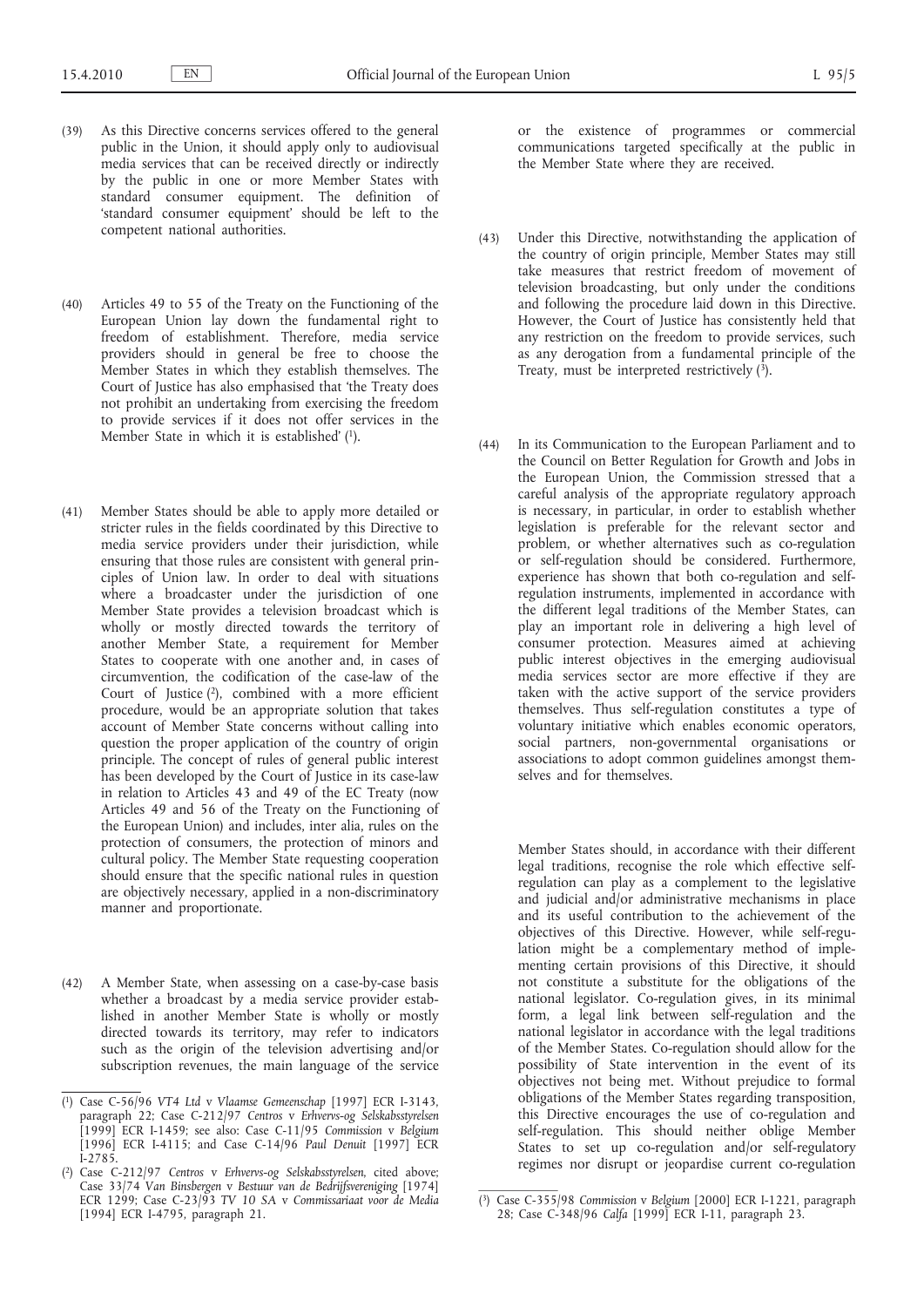or self-regulatory initiatives which are already in place within Member States and which are working effectively.

- (45) Because of the specific nature of audiovisual media services, especially the impact of these services on the way people form their opinions, it is essential for users to know exactly who is responsible for the content of these services. It is therefore important for Member States to ensure that users have easy and direct access at any time to information about the media service provider. It is for each Member State to decide the practical details as to how this objective can be achieved without prejudice to any other relevant provisions of Union law.
- (46) The right of persons with a disability and of the elderly to participate and be integrated in the social and cultural life of the Union is inextricably linked to the provision of accessible audiovisual media services. The means to achieve accessibility should include, but need not be limited to, sign language, subtitling, audio-description and easily understandable menu navigation.
- (47) 'Media literacy' refers to skills, knowledge and understanding that allow consumers to use media effectively and safely. Media-literate people are able to exercise informed choices, understand the nature of content and services and take advantage of the full range of opportunities offered by new communications technologies. They are better able to protect themselves and their families from harmful or offensive material. Therefore the development of media literacy in all sections of society should be promoted and its progress followed closely. The Recommendation of the European Parliament and of the Council of 20 December 2006 on the protection of minors and human dignity and on the right of reply in relation to the competitiveness of the European audiovisual and on-line information services industry (1) already contains a series of possible measures for promoting media literacy such as, for example, continuing education of teachers and trainers, specific Internet training aimed at children from a very early age, including sessions open to parents, or organisation of national campaigns aimed at citizens, involving all communications media, to provide information on using the Internet responsibly.
- (48) Television broadcasting rights for events of high interest to the public may be acquired by broadcasters on an exclusive basis. However, it is essential to promote pluralism through the diversity of news production and programming across the Union and to respect the principles recognised by Article 11 of the Charter of Fundamental Rights of the European Union.
- (49) It is essential that Member States should be able to take measures to protect the right to information and to ensure wide access by the public to television coverage
- (50) It is necessary to make arrangements within a Union framework, in order to avoid potential legal uncertainty and market distortions and to reconcile the free circulation of television services with the need to prevent the possibility of circumvention of national measures protecting a legitimate general interest.
- (51) In particular, it is appropriate to lay down provisions concerning the exercise by broadcasters of exclusive broadcasting rights that they may have purchased to events considered to be of major importance for society in a Member State other than that having jurisdiction over the broadcasters. In order to avoid speculative rights purchases with a view to circumvention of national measures, it is necessary to apply those provisions to contracts entered into after the publication of Directive 97/36/EC of the European Parliament and of the Council  $(2)$  and concerning events which take place after the date of implementation. When contracts that predate the publication of that Directive are renewed, they are considered to be new contracts.
- (52) Events of major importance for society should, for the purposes of this Directive, meet certain criteria, that is to say be outstanding events which are of interest to the general public in the Union or in a given Member State or in an important component part of a given Member State and are organised in advance by an event organiser who is legally entitled to sell the rights pertaining to those events.
- (53) For the purposes of this Directive, 'free television' means broadcasting on a channel, either public or commercial, of programmes which are accessible to the public without payment in addition to the modes of funding of broadcasting that are widely prevailing in each Member State (such as licence fee and/or the basic tier subscription fee to a cable network).
- (54) Member States are free to take whatever measures they deem appropriate with regard to audiovisual media services which come from third countries and which do not satisfy the conditions laid down in Article 2, provided they comply with Union law and the international obligations of the Union.

of national or non-national events of major importance for society, such as the Olympic Games, the football World Cup and the European football championship. To this end, Member States retain the right to take measures compatible with Union law aimed at regulating the exercise by broadcasters under their jurisdiction of exclusive broadcasting rights to such events.

<sup>(</sup> 1) OJ L 378, 27.12.2006, p. 72. (2) OJ L 202, 30.7.1997, p. 60.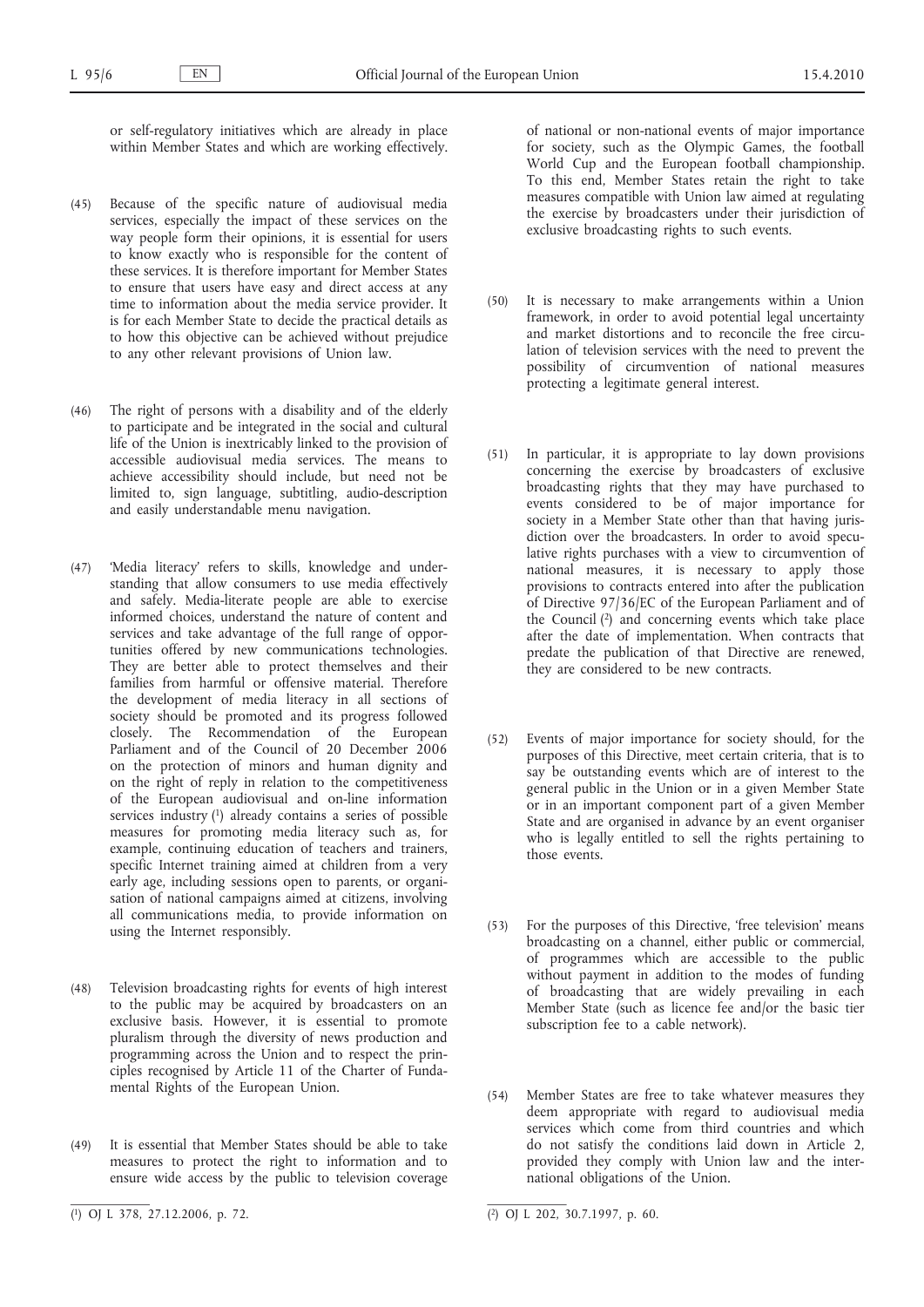(55) In order to safeguard the fundamental freedom to receive information and to ensure that the interests of viewers in the Union are fully and properly protected, those exercising exclusive television broadcasting rights to an event of high interest to the public should grant other broadcasters the right to use short extracts for the purposes of general news programmes on fair, reasonable and nondiscriminatory terms taking due account of exclusive rights. Such terms should be communicated in a timely manner before the event of high interest to the public takes place to give others sufficient time to exercise such a right. A broadcaster should be able to exercise this right through an intermediary acting specifically on its behalf on a case-by-case basis. Such short extracts may be used for EU-wide broadcasts by any channel including dedicated sports channels and should not exceed 90 seconds. The right of access to short extracts should apply on a trans-frontier basis only where it is necessary. Therefore a broadcaster should first seek access from a broadcaster established in the same Member State having exclusive rights to the event of high interest to the public.

The concept of general news programmes should not cover the compilation of short extracts into programmes serving entertainment purposes. The country of origin principle should apply to both the access to, and the transmission of, the short extracts. In a trans-frontier case, this means that the different laws should be applied sequentially. Firstly, for access to the short extracts the law of the Member State where the broadcaster supplying the initial signal (i.e. giving access) is established should apply. This is usually the Member State in which the event concerned takes place. Where a Member State has established an equivalent system of access to the event concerned, the law of that Member State should apply in any case. Secondly, for transmission of the short extracts, the law of the Member State where the broadcaster transmitting the short extracts is established should apply.

(56) The requirements of this Directive regarding access to events of high interest to the public for the purpose of short news reports should be without prejudice to Directive 2001/29/EC of the European Parliament and of the Council of 22 May 2001 on the harmonisation of certain aspects of copyright and related rights in the information society  $(1)$  and the relevant international conventions in the field of copyright and neighbouring rights. Member States should facilitate access to events of high interest to the public by granting access to the broadcaster's signal within the meaning of this Directive. However, they may choose other equivalent means within the meaning of this Directive. Such means include, inter alia, granting access to the venue of these events prior to granting access to the signal. Broadcasters should not be prevented from concluding more detailed contracts.

- (57) It should be ensured that the practice of media service providers of providing their live television broadcast news programmes in the on-demand mode after live transmission is possible without having to tailor the individual programme by omitting the short extracts. This possibility should be restricted to the on-demand supply of the identical television broadcast programme by the same media service provider, so it may not be used to create new on-demand business models based on short extracts.
- (58) On-demand audiovisual media services are different from television broadcasting with regard to the choice and control the user can exercise, and with regard to the impact they have on society  $(2)$ . This justifies imposing lighter regulation on on-demand audiovisual media services, which should comply only with the basic rules provided for in this Directive.
- (59) The availability of harmful content in audiovisual media services is a concern for legislators, the media industry and parents. There will also be new challenges, especially in connection with new platforms and new products. Rules protecting the physical, mental and moral development of minors as well as human dignity in all audiovisual media services, including audiovisual commercial communications, are therefore necessary.
- (60) Measures taken to protect the physical, mental and moral development of minors and human dignity should be carefully balanced with the fundamental right to freedom of expression as laid down in the Charter on Fundamental Rights of the European Union. The aim of those measures, such as the use of personal identification numbers (PIN codes), filtering systems or labelling, should thus be to ensure an adequate level of protection of the physical, mental and moral development of minors and human dignity, especially with regard to on-demand audiovisual media services. The Recommendation on the protection of minors and human dignity and on the right of reply already recognised the importance of filtering systems and labelling and included a number of possible measures for the benefit of minors, such as systematically supplying users with an effective, updatable and easy-to-use filtering system when they subscribe to an access provider or equipping the access to services specifically intended for children with automatic filtering systems.

<sup>(</sup> 1) OJ L 167, 22.6.2001, p. 10.

<sup>(</sup> 2) Case C-89/04 *Mediakabel BV* v *Commissariaat voor de Media* [2005] ECR I-4891.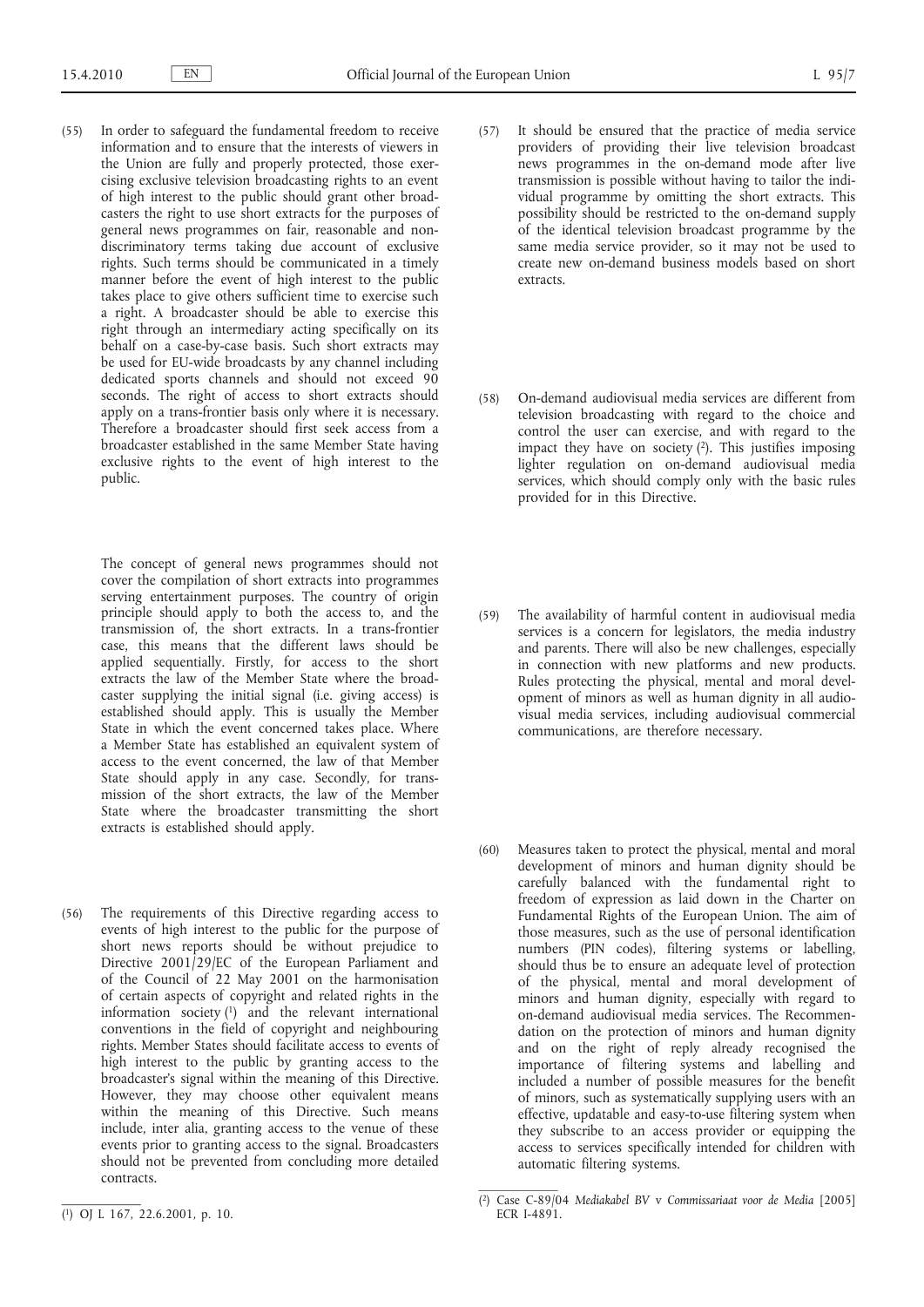- (61) Media service providers under the jurisdiction of the Member States should in any case be subject to a ban on the dissemination of child pornography in accordance with the provisions of Council Framework Decision 2004/68/JHA of 22 December 2003 on combating the sexual exploitation of children and child pornography (1).
- (62) None of the provisions of this Directive that concern the protection of the physical, mental and moral development of minors and human dignity necessarily requires that the measures taken to protect those interests should be implemented through the prior verification of audiovisual media services by public bodies.
- (63) Coordination is needed to make it easier for persons and industries producing programmes having a cultural objective to take up and pursue their activities.
- (64) Minimum requirements in respect of all public or private Union television broadcasts for European audiovisual productions have been a means of promoting production, independent production and distribution in the abovementioned industries and are complementary to other instruments which are already or will be proposed to favour the same objective.
- (65) It is therefore necessary to promote markets of sufficient size for television productions in the Member States to recover necessary investments not only by establishing common rules opening up national markets but also by envisaging for European productions, where practicable and by appropriate means, a majority proportion in television broadcasts of all Member States. In order to allow the monitoring of the application of those rules and the pursuit of the objectives, Member States should provide the Commission with a report on the application of the proportions reserved for European works and independent productions in this Directive. For the calculation of such proportions, account should be taken of the specific situation of Greece and Portugal. The Commission should inform the other Member States of these reports accompanied, where appropriate, by an opinion taking account of, in particular, progress achieved in relation to previous years, the share of first broadcasts in the programming, the particular circumstances of new television broadcasters and the specific situation of countries with a low audiovisual production capacity or restricted language area.
- (66) It is important to seek appropriate instruments and procedures in accordance with Union law in order to promote the implementation of the objectives of this Directive with a view to adopting suitable measures to encourage the activity and development of European audiovisual production and distribution, particularly in countries with a low production capacity or a restricted language area.
- (67) The proportions of European works must be achieved taking economic realities into account. Therefore, a progressive system for achieving this objective is required.
- (68) A commitment, where practicable, to a certain proportion of broadcasts for independent productions, created by producers who are independent of broadcasters, will stimulate new sources of television production, especially the creation of small and medium-sized enterprises. It will offer new opportunities and marketing outlets to creative talents, to cultural professions and to employees in the cultural field.
- (69) On-demand audiovisual media services have the potential to partially replace television broadcasting. Accordingly, they should, where practicable, promote the production and distribution of European works and thus contribute actively to the promotion of cultural diversity. Such support for European works might, for example, take the form of financial contributions by such services to the production of and acquisition of rights in European works, a minimum share of European works in video-ondemand catalogues, or the attractive presentation of European works in electronic programme guides. It is important to re-examine regularly the application of the provisions relating to the promotion of European works by audiovisual media services. Within the framework of the reports provided for under this Directive, Member States should also take into account, in particular, the financial contribution by such services to the production and rights acquisition of European works, the share of European works in the catalogue of audiovisual media services, and the actual consumption of European works offered by such services.
- (70) When implementing Article 16, Member States should encourage broadcasters to include an adequate share of co-produced European works or of European works of non-domestic origin.
- (71) When defining 'producers who are independent of broadcasters' as referred to in Article 17, Member States should take appropriate account notably of criteria such as the ownership of the production company, the amount of programmes supplied to the same broadcaster and the ownership of secondary rights.
- (72) Channels broadcasting entirely in a language other than those of the Member States should not be covered by Articles 16 and 17 of this Directive. Nevertheless, where such a language or languages represent a substantial part but not all of the channel's transmission time, Articles 16 and 17 should not apply to that part of transmission time.

<sup>(</sup> 1) OJ L 13, 20.1.2004, p. 44.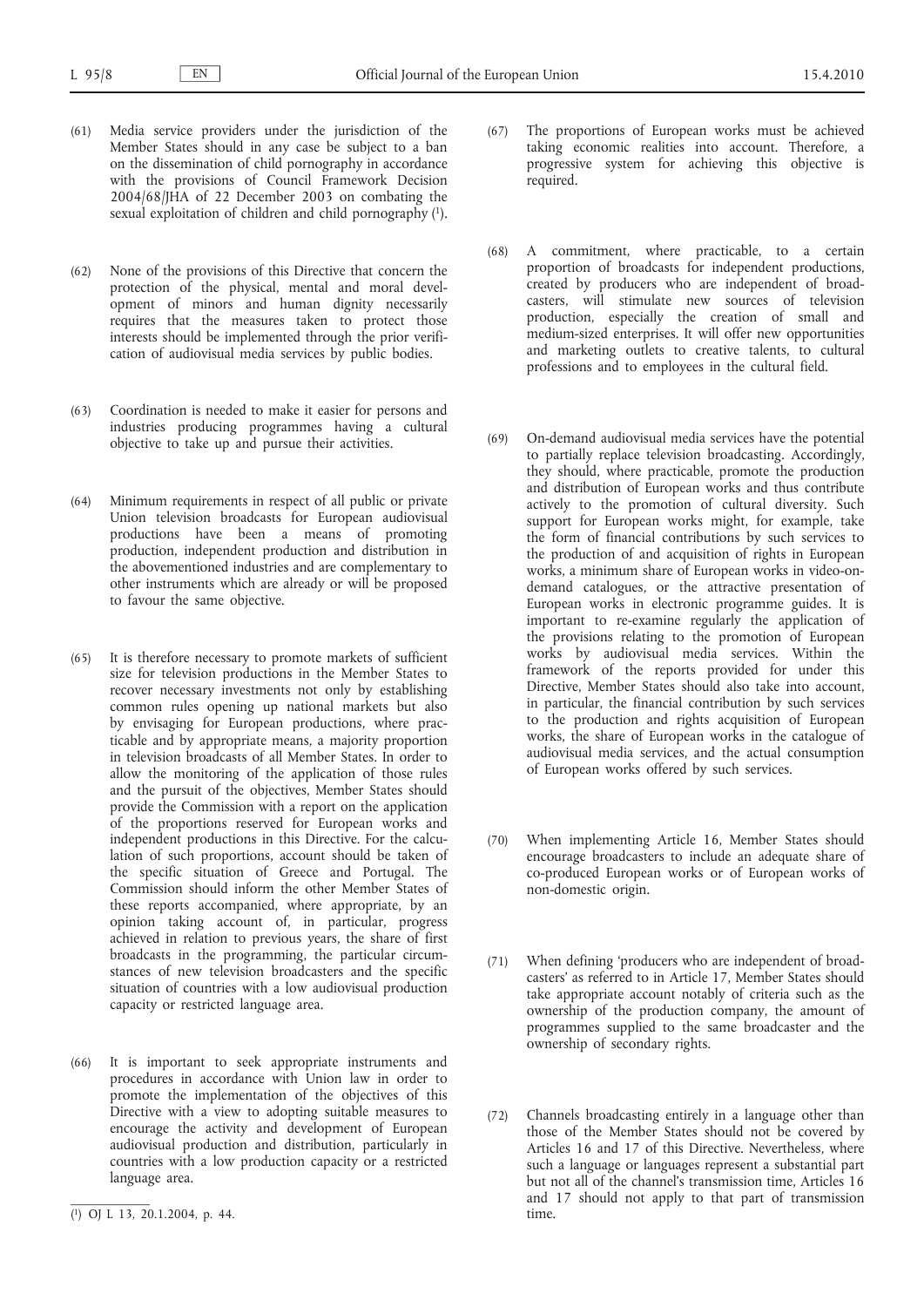- (73) National support schemes for the development of European production may be applied in so far as they comply with Union law.
- (74) The objective of supporting audiovisual production in Europe can be pursued within the Member States in the framework of the organisation of their audiovisual media services, inter alia, through the definition of a public interest mission for certain media service providers, including the obligation to contribute substantially to investment in European production.
- (75) Media service providers, programme makers, producers, authors and other experts should be encouraged to develop more detailed concepts and strategies aimed at developing European audiovisual fiction films that are addressed to an international audience.
- (76) It is important to ensure that cinematographic works are transmitted within periods agreed between right holders and media service providers.
- (77) The question of specific time scales for each type of showing of cinematographic works is primarily a matter to be settled by means of agreements between the interested parties or professionals concerned.
- (78) In order to allow for an active policy in favour of a specific language, Member States remain free to lay down more detailed or stricter rules in particular on the basis of language criteria, as long as those rules are in conformity with Union law, and in particular are not applicable to the retransmission of broadcasts originating in other Member States.
- (79) The availability of on-demand audiovisual media services increases consumer choice. Detailed rules governing audiovisual commercial communication for on-demand audiovisual media services thus appear neither to be justified nor to make sense from a technical point of view. Nevertheless, all audiovisual commercial communication should respect not only the identification rules but also a basic tier of qualitative rules in order to meet clear public policy objectives.
- (80) As has been recognised by the Commission in its interpretative communication on certain aspects of the provisions on televised advertising in the 'Television without frontiers' Directive (1), the development of new advertising techniques and marketing innovations has created new effective opportunities for audiovisual commercial communications in traditional broadcasting services, potentially enabling them to compete better on a level playing-field with on-demand innovations.
- (81) Commercial and technological developments give users increased choice and responsibility in their use of audio-
- ( 1) OJ C 102, 28.4.2004, p. 2.

visual media services. In order to remain proportionate with the goals of general interest, regulation should allow a certain degree of flexibility with regard to television broadcasting. The principle of separation should be limited to television advertising and teleshopping, and product placement should be allowed under certain circumstances, unless a Member State decides otherwise. However, where product placement is surreptitious, it should be prohibited. The principle of separation should not prevent the use of new advertising techniques.

- (82) Apart from the practices that are covered by this Directive, Directive 2005/29/EC of the European Parliament and of the Council of 11 May 2005 concerning unfair business-to-consumer commercial practices in the internal market (2) applies to unfair commercial practices, such as misleading and aggressive practices occurring in audiovisual media services. In addition, Directive 2003/33/EC of the European Parliament and of the Council of 26 May 2003 on the approximation of the laws, regulations and administrative provisions of the Member States relating to the advertising and sponsorship of tobacco products  $(3)$ , which prohibits advertising and sponsorship for cigarettes and other tobacco products in printed media, information society services and radio broadcasting, should be without prejudice to this Directive, in view of the special characteristics of audiovisual media services. Article 88(1) of Directive 2001/83/EC of the European Parliament and of the Council of 6 November 2001 on the Community code relating to medicinal products for human use (4), which prohibits advertising to the general public of certain medicinal products, applies, as provided in paragraph 5 of that Article and without prejudice to Article 21 of this Directive. Furthermore, this Directive should be without prejudice to Regulation (EC) No 1924/2006 of the European Parliament and of the Council of 20 December 2006 on nutrition and health claims made on foods (5).
- (83) In order to ensure that the interests of consumers as television viewers are fully and properly protected, it is essential for television advertising to be subject to a certain number of minimum rules and standards and that the Member States must maintain the right to set more detailed or stricter rules and in certain circumstances to lay down different conditions for television broadcasters under their jurisdiction.
- (84) Member States, with due regard to Union law and in relation to broadcasts intended solely for the national territory which may not be received, directly or indirectly, in one or more Member States, should be able to lay down different conditions for the insertion of advertising and different limits for the volume of advertising in order to facilitate these particular broadcasts.

<sup>(</sup> 2) OJ L 149, 11.6.2005, p. 22.

<sup>(</sup> 3) OJ L 152, 20.6.2003, p. 16.

<sup>(</sup> 4) OJ L 311, 28.11.2001, p. 67.

<sup>(</sup> 5) OJ L 404, 30.12.2006, p. 9.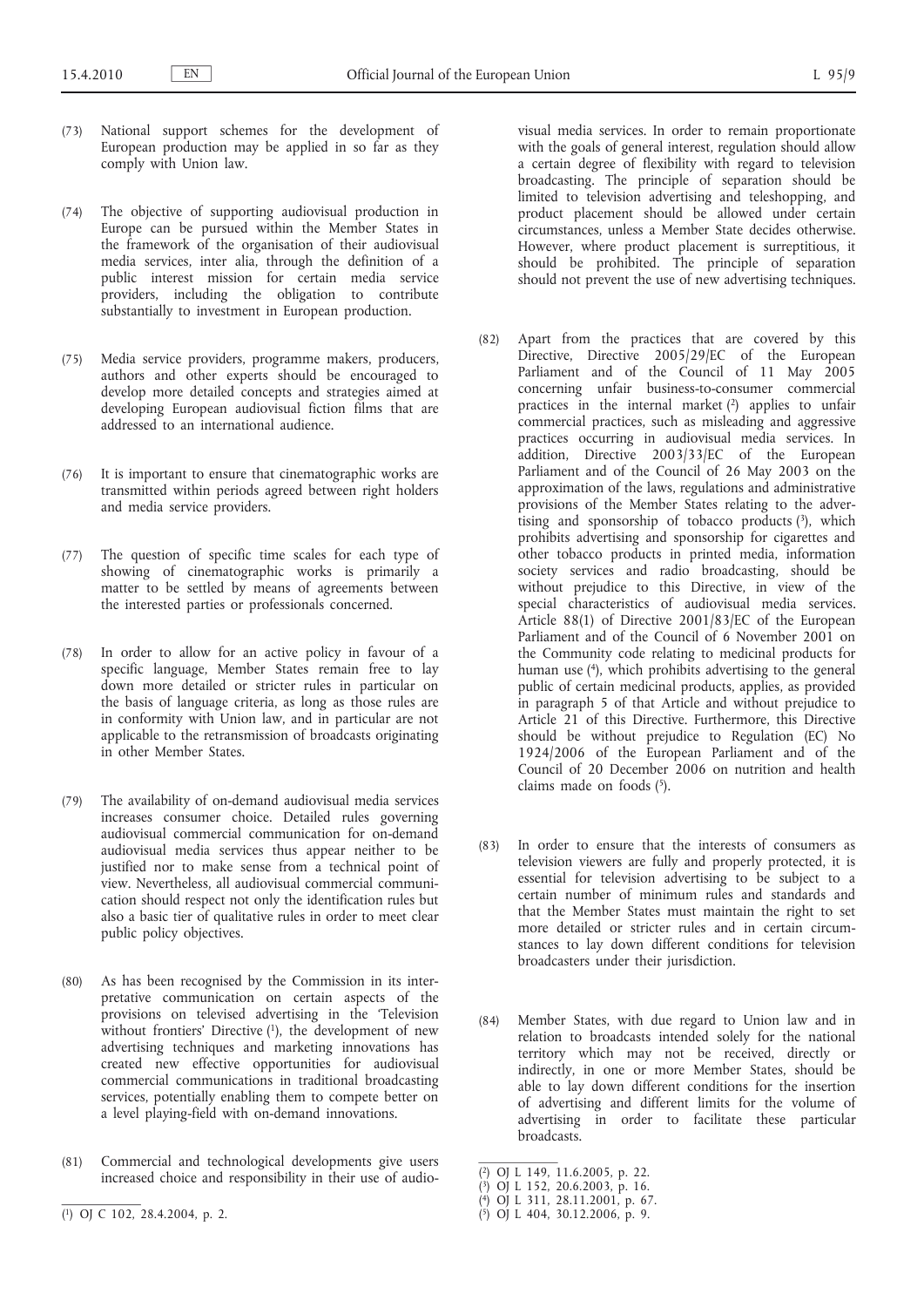- (85) Given the increased possibilities for viewers to avoid advertising through the use of new technologies such as digital personal video recorders and increased choice of channels, detailed regulation with regard to the insertion of spot advertising with the aim of protecting viewers is not justified. While the hourly amount of admissible advertising should not be increased, this Directive should give flexibility to broadcasters with regard to its insertion where this does not unduly impair the integrity of programmes.
- (86) This Directive is intended to safeguard the specific character of European television, where advertising is preferably inserted between programmes, and therefore limits possible interruptions to cinematographic works and films made for television as well as interruptions to some categories of programmes that need specific protection.
- (87) A limit of 20 % of television advertising spots and teleshopping spots per clock hour, also applying during 'prime time', should be laid down. The concept of a television advertising spot should be understood as television advertising in the sense of point (i) of Article 1(1) having a duration of not more than 12 minutes.
- (88) It is necessary to prohibit all audiovisual commercial communication promoting cigarettes and other tobacco products including indirect forms of audiovisual commercial communication which, whilst not directly mentioning the tobacco product, seek to circumvent the ban on audiovisual commercial communication for cigarettes and other tobacco products by using brand names, symbols or other distinctive features of tobacco products or of undertakings whose known or main activities include the production or sale of such products.
- (89) It is also necessary to prohibit all audiovisual commercial communication for medicinal products and medical treatment available only on prescription in the Member State within whose jurisdiction the media service provider falls and to lay down strict criteria relating to the television advertising of alcoholic products.
- (90) Surreptitious audiovisual commercial communication is a practice prohibited by this Directive because of its negative effect on consumers. The prohibition of surreptitious audiovisual commercial communication should not cover legitimate product placement within the framework of this Directive, where the viewer is adequately informed of the existence of product placement. This can be done by signalling the fact that product placement is taking place in a given programme, for example by means of a neutral logo.
- (91) Product placement is a reality in cinematographic works and in audiovisual works made for television. In order to ensure a level playing-field, and thus enhance the competitiveness of the European media industry, rules for product placement are necessary. The definition of

product placement laid down in this Directive should cover any form of audiovisual commercial communication consisting of the inclusion of or reference to a product, a service or the trade mark thereof so that it is featured within a programme, in return for payment or for similar consideration. The provision of goods or services free of charge, such as production props or prizes, should only be considered to be product placement if the goods or services involved are of significant value. Product placement should be subject to the same qualitative rules and restrictions applying to audiovisual commercial communication. The decisive criterion distinguishing sponsorship from product placement is the fact that in product placement the reference to a product is built into the action of a programme, which is why the definition in point (m) of Article 1(1) contains the word 'within'. In contrast, sponsor references may be shown during a programme but are not part of the plot.

- (92) Product placement should, in principle, be prohibited. However, derogations are appropriate for some kinds of programme, on the basis of a positive list. A Member State should be able to opt out of these derogations, totally or partially, for example by permitting product placement only in programmes which have not been produced exclusively in that Member State.
- (93) Furthermore, sponsorship and product placement should be prohibited where they influence the content of programmes in such a way as to affect the responsibility and the editorial independence of the media service provider. This is the case with regard to thematic placement.
- (94) In accordance with the duties imposed on Member States by the Treaty on the Functioning of the European Union, they are responsible for the effective implementation of this Directive. They are free to choose the appropriate instruments according to their legal traditions and established structures, and, in particular, the form of their competent independent regulatory bodies, in order to be able to carry out their work in implementing this Directive impartially and transparently. More specifically, the instruments chosen by Member States should contribute to the promotion of media pluralism.
- (95) Close cooperation between competent regulatory bodies of the Member States and the Commission is necessary to ensure the correct application of this Directive. Similarly close cooperation between Member States and between their regulatory bodies is particularly important with regard to the impact which broadcasters established in one Member State might have on another Member State. Where licensing procedures are provided for in national law and if more than one Member State is concerned, it is desirable that contacts between the respective bodies take place before such licences are granted. This cooperation should cover all fields coordinated by this Directive.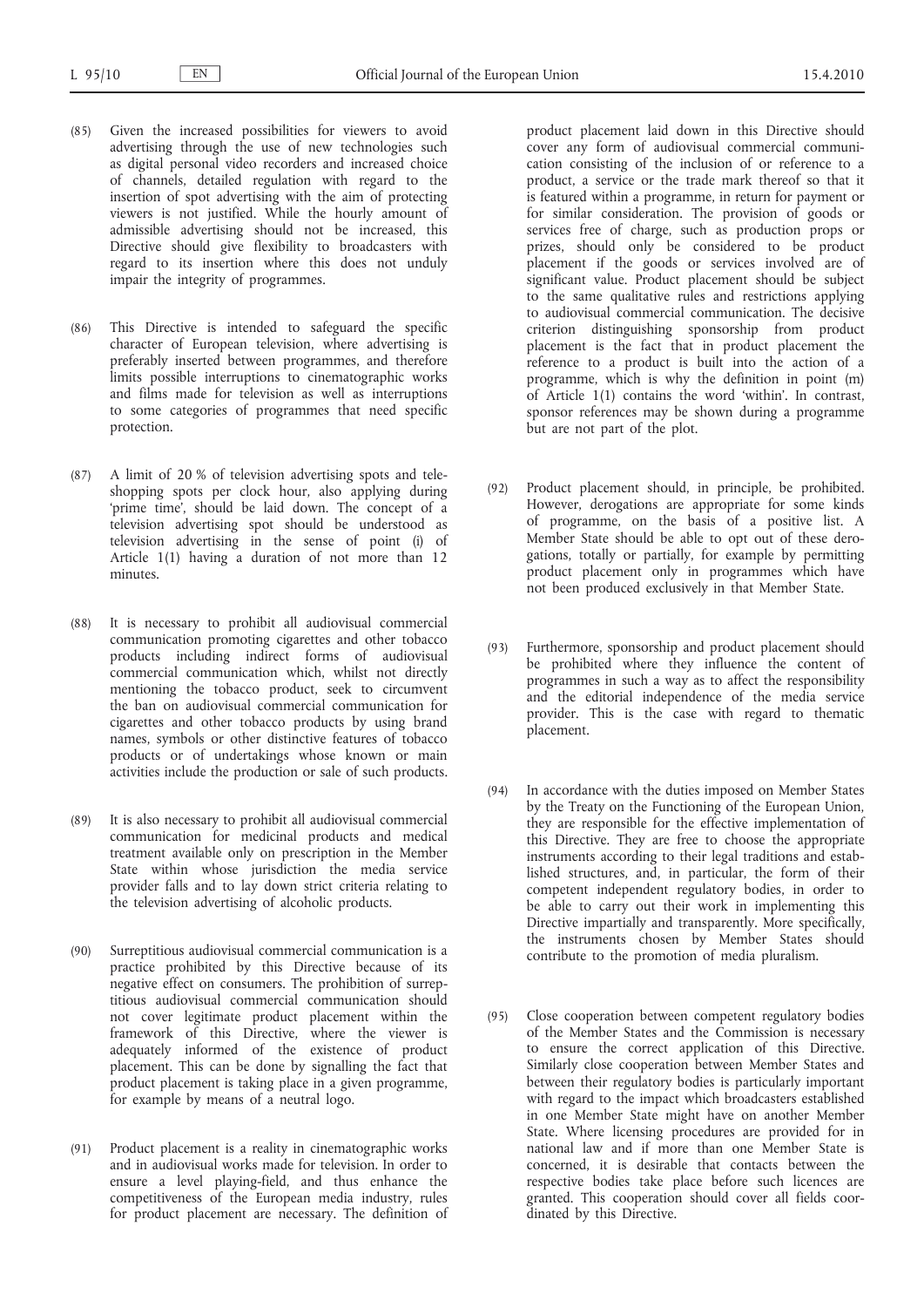- (96) It is necessary to make clear that self-promotional activities are a particular form of advertising in which the broadcaster promotes its own products, services, programmes or channels. In particular, trailers consisting of extracts from programmes should be treated as programmes.
- (97) Daily transmission time allotted to announcements made by the broadcaster in connection with its own programmes and ancillary products directly derived from these, or to public service announcements and charity appeals broadcast free of charge, should not be included in the maximum amounts of daily or hourly transmission time that may be allotted to advertising and teleshopping.
- (98) In order to avoid distortions of competition, this derogation should be limited to announcements concerning products that fulfil the dual condition of being both ancillary to and directly derived from the programmes concerned. The term 'ancillary' refers to products intended specifically to allow the viewing public to benefit fully from, or to interact with, these programmes.
- (99) In view of the development of teleshopping, an economically important activity for operators as a whole and a genuine outlet for goods and services within the Union, it is essential to ensure a high level of consumer protection by putting in place appropriate standards regulating the form and content of such broadcasts.
- (100) It is important for the competent national authorities, in monitoring the implementation of the relevant provisions, to be able to distinguish, as regards channels not exclusively devoted to teleshopping, between transmission time devoted to teleshopping spots, advertising spots and other forms of advertising on the one hand and, on the other, transmission time devoted to teleshopping windows. It is therefore necessary and sufficient that each window be clearly identified by optical and acoustic means at least at the beginning and the end of the window.
- (101) This Directive should apply to channels exclusively devoted to teleshopping or self-promotion, without conventional programme elements such as news, sports, films, documentaries and drama, solely for the purposes of this Directive and without prejudice to the inclusion of such channels in the scope of other Union instruments.
- (102) Although television broadcasters are normally bound to ensure that programmes present facts and events fairly, it is nevertheless important that they should be subject to specific obligations with respect to the right of reply or equivalent remedies so that any person whose legitimate

interests have been damaged by an assertion made in the course of a broadcast television programme may effectively exercise such right or remedy.

- (103) The right of reply is an appropriate legal remedy for television broadcasting and could also be applied in the on-line environment. The Recommendation on the protection of minors and human dignity and on the right of reply already includes appropriate guidelines for the implementation of measures in national law or practice so as to ensure sufficiently the right of reply or equivalent remedies in relation to on-line media.
- (104) Since the objectives of this Directive, namely the creation of an area without internal frontiers for audiovisual media services whilst ensuring at the same time a high level of protection of objectives of general interest, in particular the protection of minors and human dignity as well as promoting the rights of persons with disabilities, cannot be sufficiently achieved by the Member States and can therefore, by reason of the scale and effects of this Directive, be better achieved at Union level, the Union may adopt measures in accordance with the principle of subsidiarity as set out in Article 5 of the Treaty on European Union. In accordance with the principle of proportionality, as set out in that Article, this Directive does not go beyond what is necessary in order to achieve those objectives.
- (105) This Directive is without prejudice to the obligations of the Member States relating to the time limits for transposition into national law of the Directives set out in Annex I, Part B,

HAVE ADOPTED THIS DIRECTIVE:

#### CHAPTER I

## **DEFINITIONS**

## *Article 1*

1. For the purposes of this Directive, the following definitions shall apply:

- (a) 'audiovisual media service' means:
	- (i) a service as defined by Articles 56 and 57 of the Treaty on the Functioning of the European Union which is under the editorial responsibility of a media service provider and the principal purpose of which is the provision of programmes, in order to inform, entertain or educate, to the general public by electronic communications networks within the meaning of point (a) of Article 2 of Directive 2002/21/EC. Such an audiovisual media service is either a television broadcast as defined in point (e) of this paragraph or an on-demand audiovisual media service as defined in point (g) of this paragraph;
	- (ii) audiovisual commercial communication;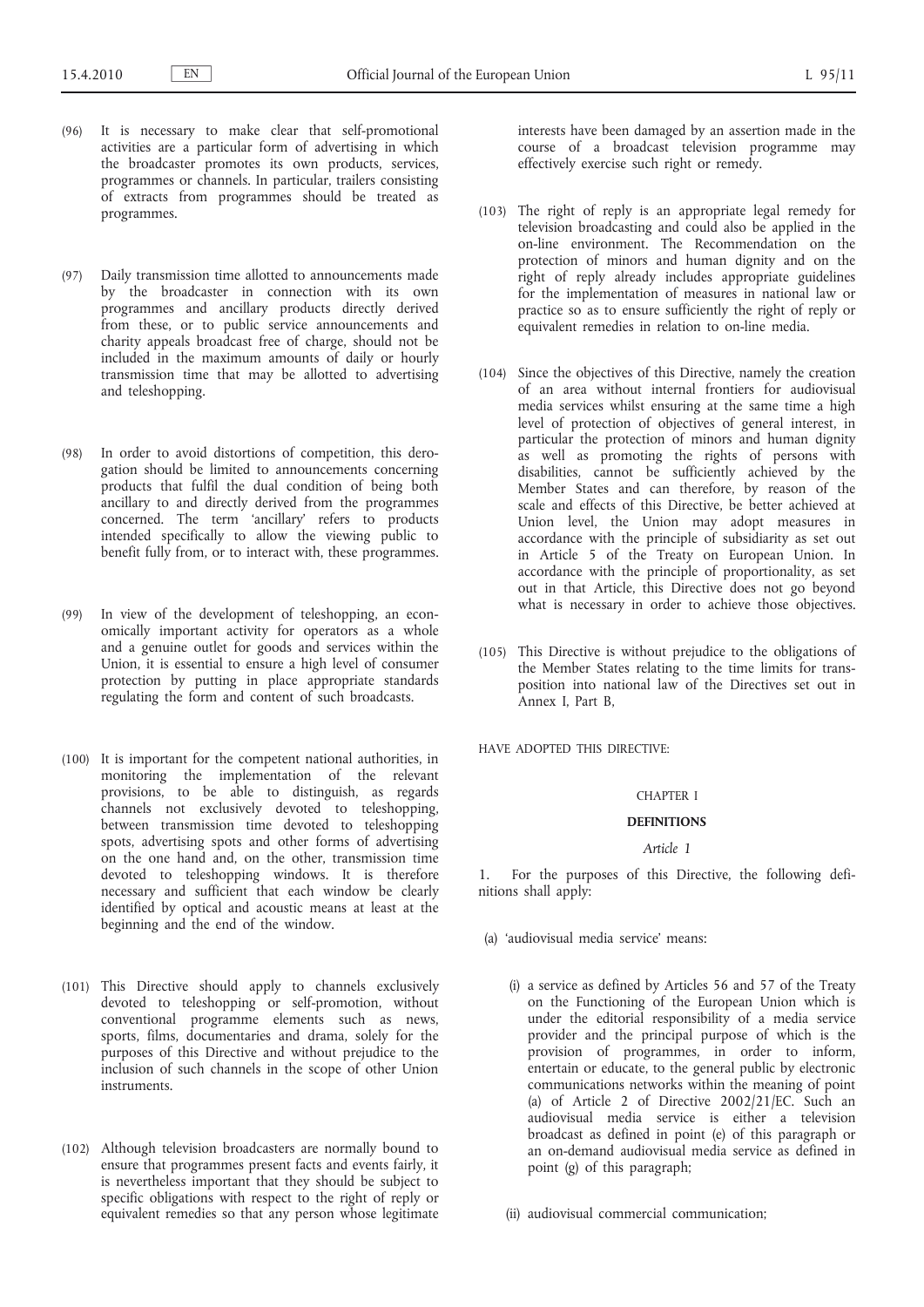- (b) 'programme' means a set of moving images with or without sound constituting an individual item within a schedule or a catalogue established by a media service provider and the form and content of which are comparable to the form and content of television broadcasting. Examples of programmes include feature-length films, sports events, situation comedies, documentaries, children's programmes and original drama;
- (c) 'editorial responsibility' means the exercise of effective control both over the selection of the programmes and over their organisation either in a chronological schedule, in the case of television broadcasts, or in a catalogue, in the case of on-demand audiovisual media services. Editorial responsibility does not necessarily imply any legal liability under national law for the content or the services provided;
- (d) 'media service provider' means the natural or legal person who has editorial responsibility for the choice of the audiovisual content of the audiovisual media service and determines the manner in which it is organised;
- (e) 'television broadcasting' or 'television broadcast' (i.e. a linear audiovisual media service) means an audiovisual media service provided by a media service provider for simultaneous viewing of programmes on the basis of a programme schedule;
- (f) 'broadcaster' means a media service provider of television broadcasts;
- (g) 'on-demand audiovisual media service' (i.e. a non-linear audiovisual media service) means an audiovisual media service provided by a media service provider for the viewing of programmes at the moment chosen by the user and at his individual request on the basis of a catalogue of programmes selected by the media service provider;
- (h) 'audiovisual commercial communication' means images with or without sound which are designed to promote, directly or indirectly, the goods, services or image of a natural or legal entity pursuing an economic activity. Such images accompany or are included in a programme in return for payment or for similar consideration or for self-promotional purposes. Forms of audiovisual commercial communication include, inter alia, television advertising, sponsorship, teleshopping and product placement;
- (i) 'television advertising' means any form of announcement broadcast whether in return for payment or for similar consideration or broadcast for self-promotional purposes by a public or private undertaking or natural person in connection with a trade, business, craft or profession in order to promote the supply of goods or services, including immovable property, rights and obligations, in return for payment;
- (j) 'surreptitious audiovisual commercial communication' means the representation in words or pictures of goods, services, the name, the trade mark or the activities of a producer of goods or a provider of services in programmes when such representation is intended by the media service provider to serve as advertising and might mislead the public as to its nature. Such representation shall, in particular, be considered as intentional if it is done in return for payment or for similar consideration;
- (k) 'sponsorship' means any contribution made by public or private undertakings or natural persons not engaged in providing audiovisual media services or in the production of audiovisual works, to the financing of audiovisual media services or programmes with a view to promoting their name, trade mark, image, activities or products;
- (l) 'teleshopping' means direct offers broadcast to the public with a view to the supply of goods or services, including immovable property, rights and obligations, in return for payment;
- (m) 'product placement' means any form of audiovisual commercial communication consisting of the inclusion of or reference to a product, a service or the trade mark thereof so that it is featured within a programme, in return for payment or for similar consideration;
- (n) 'European works' means the following:
	- (i) works originating in Member States;
	- (ii) works originating in European third States party to the European Convention on Transfrontier Television of the Council of Europe and fulfilling the conditions of paragraph 3;
	- (iii) works co-produced within the framework of agreements related to the audiovisual sector concluded between the Union and third countries and fulfilling the conditions defined in each of those agreements.

The application of the provisions of points (n)(ii) and (iii) of paragraph 1 shall be conditional on works originating in Member States not being the subject of discriminatory measures in the third country concerned.

3. The works referred to in points (n)(i) and (ii) of paragraph 1 are works mainly made with authors and workers residing in one or more of the States referred to in those provisions provided that they comply with one of the following three conditions:

(i) they are made by one or more producers established in one or more of those States;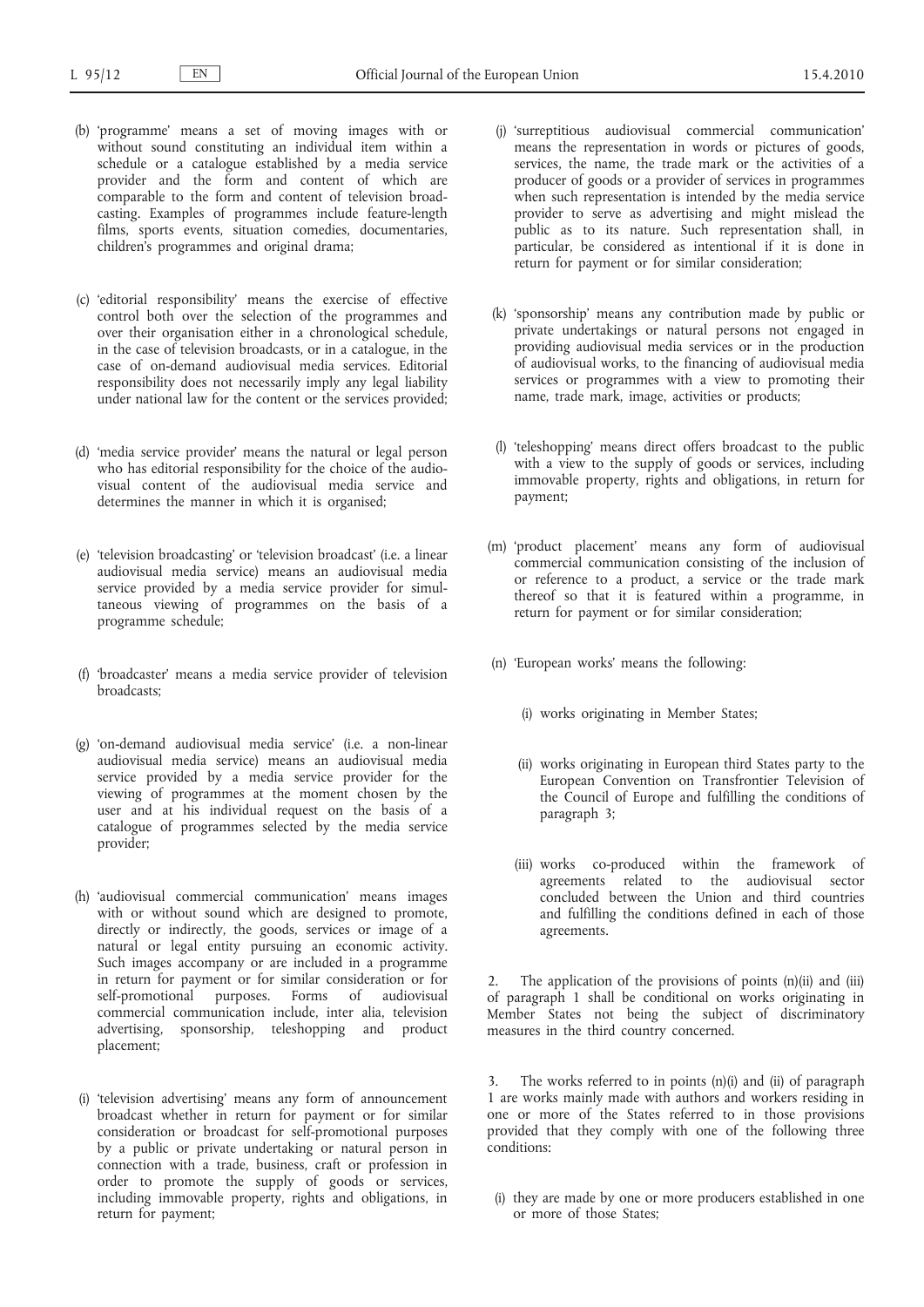- (ii) the production of the works is supervised and actually controlled by one or more producers established in one or more of those States;
- (iii) the contribution of co-producers of those States to the total co-production costs is preponderant and the co-production is not controlled by one or more producers established outside those States.

Works that are not European works within the meaning of point (n) of paragraph 1 but that are produced within the framework of bilateral co-production agreements concluded between Member States and third countries shall be deemed to be European works provided that the co-producers from the Union supply a majority share of the total cost of production and that the production is not controlled by one or more producers established outside the territory of the Member States.

#### CHAPTER II

### **GENERAL PROVISIONS**

#### *Article 2*

1. Each Member State shall ensure that all audiovisual media services transmitted by media service providers under its jurisdiction comply with the rules of the system of law applicable to audiovisual media services intended for the public in that Member State.

2. For the purposes of this Directive, the media service providers under the jurisdiction of a Member State are any of the following:

- (a) those established in that Member State in accordance with paragraph 3;
- (b) those to whom paragraph 4 applies.

3. For the purposes of this Directive, a media service provider shall be deemed to be established in a Member State in the following cases:

- (a) the media service provider has its head office in that Member State and the editorial decisions about the audiovisual media service are taken in that Member State;
- (b) if a media service provider has its head office in one Member State but editorial decisions on the audiovisual media service are taken in another Member State, it shall be deemed to be established in the Member State where a significant part of the workforce involved in the pursuit of the audiovisual media service activity operates. If a significant part of the workforce involved in the pursuit of the audiovisual media service activity operates in each of those Member States, the media service provider shall be deemed to be established in the Member State where it has its head office. If a significant part of the workforce involved in the pursuit of the audiovisual media service

activity operates in neither of those Member States, the media service provider shall be deemed to be established in the Member State where it first began its activity in accordance with the law of that Member State, provided that it maintains a stable and effective link with the economy of that Member State;

(c) if a media service provider has its head office in a Member State but decisions on the audiovisual media service are taken in a third country, or vice versa, it shall be deemed to be established in the Member State concerned, provided that a significant part of the workforce involved in the pursuit of the audiovisual media service activity operates in that Member State.

Media service providers to whom the provisions of paragraph 3 are not applicable shall be deemed to be under the jurisdiction of a Member State in the following cases:

(a) they use a satellite up-link situated in that Member State;

(b) although they do not use a satellite up-link situated in that Member State, they use satellite capacity appertaining to that Member State.

5. If the question as to which Member State has jurisdiction cannot be determined in accordance with paragraphs 3 and 4, the competent Member State shall be that in which the media service provider is established within the meaning of Articles 49 to 55 of the Treaty on the Functioning of the European Union.

6. This Directive does not apply to audiovisual media services intended exclusively for reception in third countries and which are not received with standard consumer equipment directly or indirectly by the public in one or more Member States.

## *Article 3*

1. Member States shall ensure freedom of reception and shall not restrict retransmissions on their territory of audiovisual media services from other Member States for reasons which fall within the fields coordinated by this Directive.

2. In respect of television broadcasting, Member States may provisionally derogate from paragraph 1 if the following conditions are fulfilled:

- (a) a television broadcast coming from another Member State manifestly, seriously and gravely infringes Article 27(1) or (2) and/or Article 6;
- (b) during the previous 12 months, the broadcaster has infringed the provision(s) referred to in point (a) on at least two prior occasions;
- (c) the Member State concerned has notified the broadcaster and the Commission in writing of the alleged infringements and of the measures it intends to take should any such infringement occur again;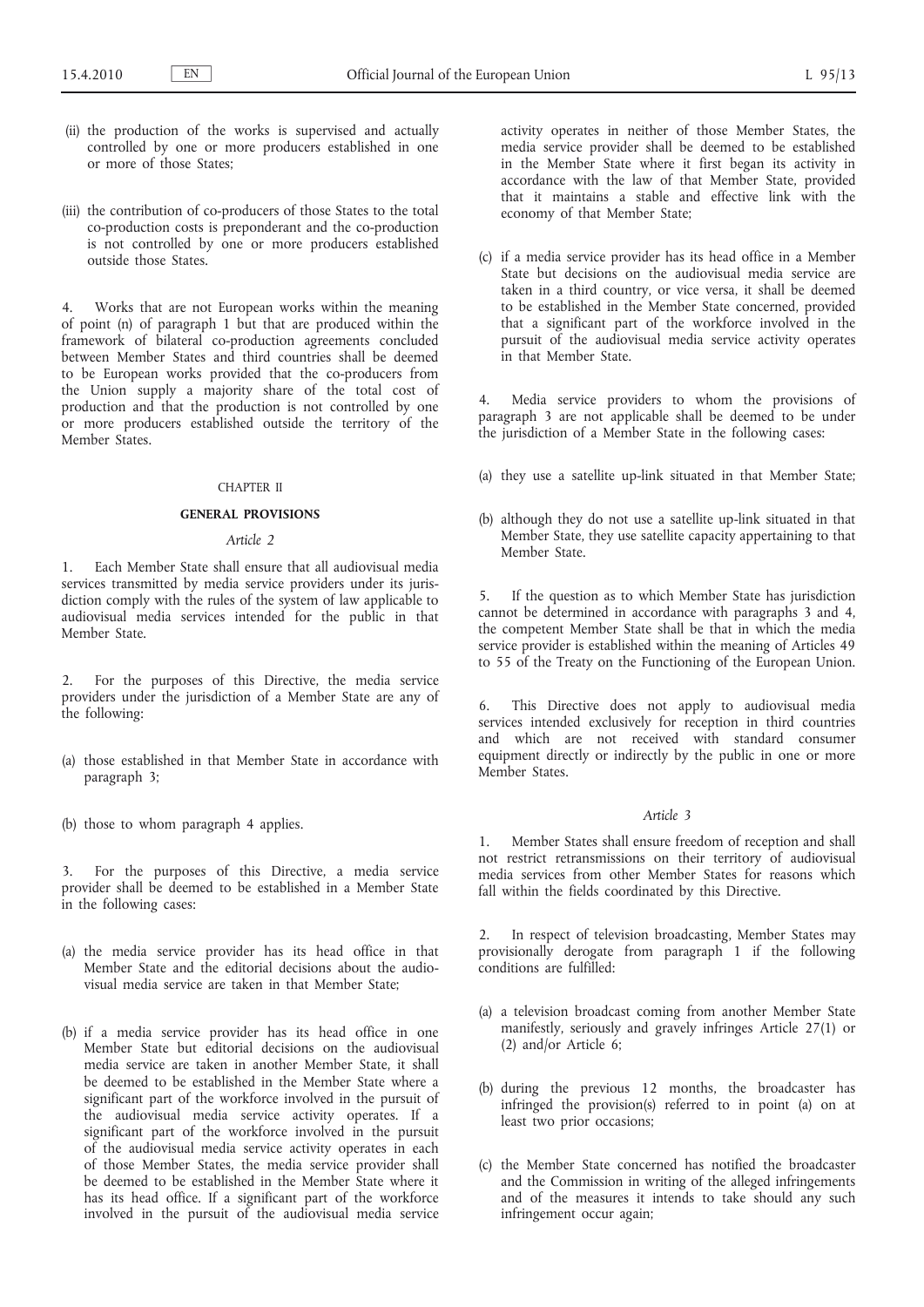(d) consultations with the transmitting Member State and the Commission have not produced an amicable settlement within 15 days of the notification provided for in point (c), and the alleged infringement persists.

The Commission shall, within 2 months following notification of the measures taken by the Member State, take a decision on whether the measures are compatible with Union law. If it decides that they are not, the Member State will be required to put an end to the measures in question as a matter of urgency.

3. Paragraph 2 shall be without prejudice to the application of any procedure, remedy or sanction to the infringements in question in the Member State which has jurisdiction over the broadcaster concerned.

4. In respect of on-demand audiovisual media services, Member States may take measures to derogate from paragraph 1 in respect of a given service if the following conditions are fulfilled:

- (a) the measures are:
	- (i) necessary for one of the following reasons:
		- public policy, in particular the prevention, investigation, detection and prosecution of criminal offences, including the protection of minors and the fight against any incitement to hatred on grounds of race, sex, religion or nationality, and violations of human dignity concerning individual persons,
		- the protection of public health,
		- public security, including the safeguarding of national security and defence,
		- the protection of consumers, including investors;
	- (ii) taken against an on-demand audiovisual media service which prejudices the objectives referred to in point (i) or which presents a serious and grave risk of prejudice to those objectives;
	- (iii) proportionate to those objectives;
- (b) before taking the measures in question and without prejudice to court proceedings, including preliminary proceedings and acts carried out in the framework of a criminal investigation, the Member State has:
	- (i) asked the Member State under whose jurisdiction the media service provider falls to take measures and the

latter did not take such measures, or they were inadequate;

(ii) notified the Commission and the Member State under whose jurisdiction the media service provider falls of its intention to take such measures.

5. Member States may, in urgent cases, derogate from the conditions laid down in point (b) of paragraph 4. Where this is the case, the measures shall be notified in the shortest possible time to the Commission and to the Member State under whose jurisdiction the media service provider falls, indicating the reasons for which the Member State considers that there is urgency.

6. Without prejudice to the Member State's possibility of proceeding with the measures referred to in paragraphs 4 and 5, the Commission shall examine the compatibility of the notified measures with Union law in the shortest possible time. Where it comes to the conclusion that the measures are incompatible with Union law, the Commission shall ask the Member State in question to refrain from taking any proposed measures or urgently to put an end to the measures in question.

## *Article 4*

Member States shall remain free to require media service providers under their jurisdiction to comply with more detailed or stricter rules in the fields coordinated by this Directive provided that such rules are in compliance with Union law.

- 2. In cases where a Member State:
- (a) has exercised its freedom under paragraph 1 to adopt more detailed or stricter rules of general public interest; and
- (b) assesses that a broadcaster under the jurisdiction of another Member State provides a television broadcast which is wholly or mostly directed towards its territory;

it may contact the Member State having jurisdiction with a view to achieving a mutually satisfactory solution to any problems posed. On receipt of a substantiated request by the first Member State, the Member State having jurisdiction shall request the broadcaster to comply with the rules of general public interest in question. The Member State having jurisdiction shall inform the first Member State of the results obtained following this request within 2 months. Either Member State may invite the contact committee established pursuant to Article 29 to examine the case.

The first Member State may adopt appropriate measures against the broadcaster concerned where it assesses that: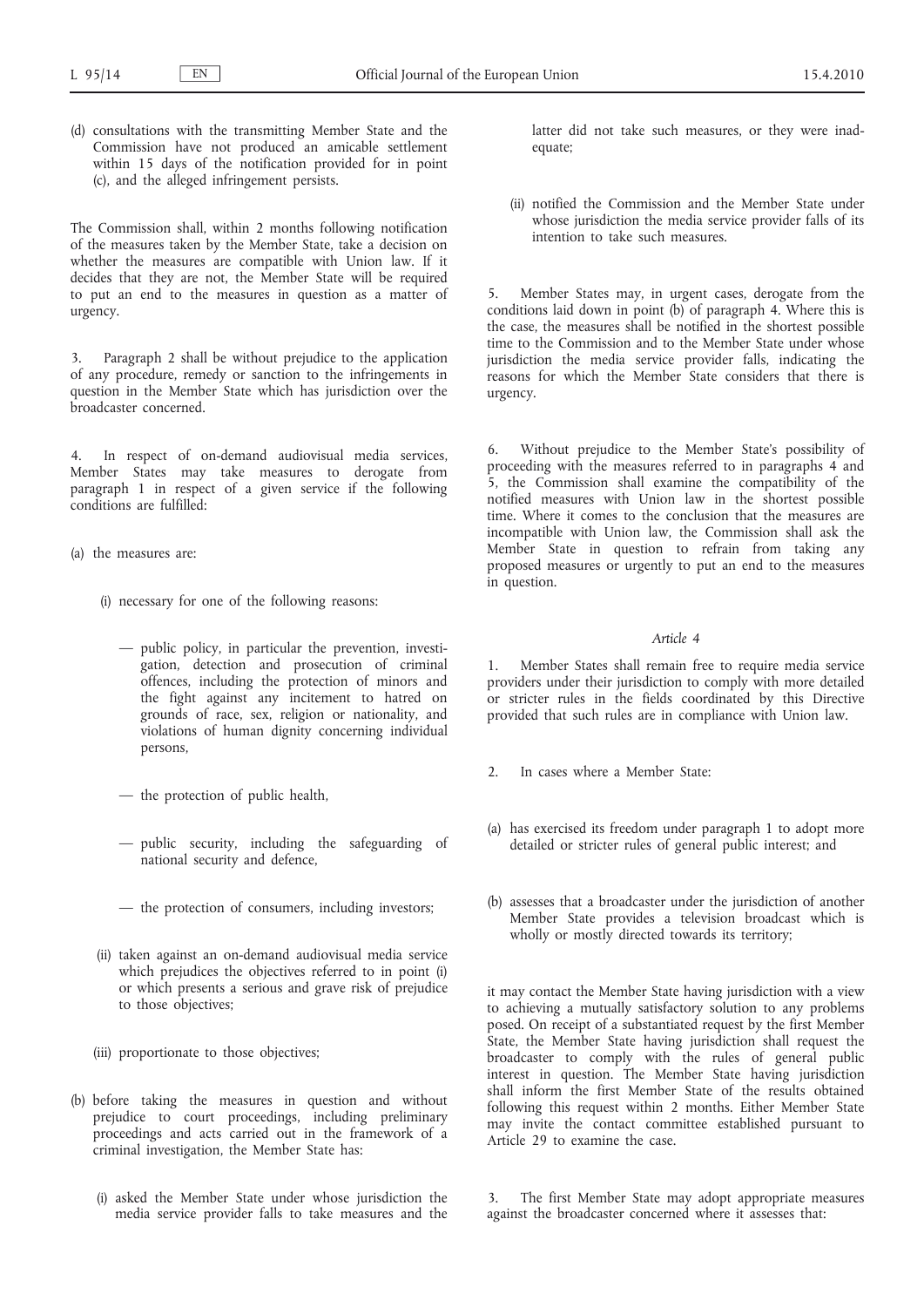- (a) the results achieved through the application of paragraph 2 are not satisfactory; and
- (b) the broadcaster in question has established itself in the Member State having jurisdiction in order to circumvent the stricter rules, in the fields coordinated by this Directive, which would be applicable to it if it were established in the first Member State.

Such measures shall be objectively necessary, applied in a nondiscriminatory manner and proportionate to the objectives which they pursue.

4. A Member State may take measures pursuant to paragraph 3 only if the following conditions are met:

- (a) it has notified the Commission and the Member State in which the broadcaster is established of its intention to take such measures while substantiating the grounds on which it bases its assessment; and
- (b) the Commission has decided that the measures are compatible with Union law, and in particular that assessments made by the Member State taking those measures under paragraphs 2 and 3 are correctly founded.

5. The Commission shall decide within 3 months following the notification provided for in point (a) of paragraph 4. If the Commission decides that the measures are incompatible with Union law, the Member State in question shall refrain from taking the proposed measures.

6. Member States shall, by appropriate means, ensure, within the framework of their legislation, that media service providers under their jurisdiction effectively comply with the provisions of this Directive.

7. Member States shall encourage co-regulation and/or selfregulatory regimes at national level in the fields coordinated by this Directive to the extent permitted by their legal systems. These regimes shall be such that they are broadly accepted by the main stakeholders in the Member States concerned and provide for effective enforcement.

8. Directive 2000/31/EC shall apply unless otherwise provided for in this Directive. In the event of a conflict between a provision of Directive 2000/31/EC and a provision of this Directive, the provisions of this Directive shall prevail, unless otherwise provided for in this Directive.

### CHAPTER III

# **PROVISIONS APPLICABLE TO ALL AUDIOVISUAL MEDIA SERVICES**

# *Article 5*

Member States shall ensure that audiovisual media service providers under their jurisdiction shall make easily, directly and permanently accessible to the recipients of a service at least the following information:

- (a) the name of the media service provider;
- (b) the geographical address at which the media service provider is established;
- (c) the details of the media service provider, including its electronic mail address or website, which allow it to be contacted rapidly in a direct and effective manner;
- (d) where applicable, the competent regulatory or supervisory bodies.

# *Article 6*

Member States shall ensure by appropriate means that audiovisual media services provided by media service providers under their jurisdiction do not contain any incitement to hatred based on race, sex, religion or nationality.

### *Article 7*

Member States shall encourage media service providers under their jurisdiction to ensure that their services are gradually made accessible to people with a visual or hearing disability.

# *Article 8*

Member States shall ensure that media service providers under their jurisdiction do not transmit cinematographic works outside periods agreed with the rights holders.

#### *Article 9*

1. Member States shall ensure that audiovisual commercial communications provided by media service providers under their jurisdiction comply with the following requirements:

- (a) audiovisual commercial communications shall be readily recognisable as such. Surreptitious audiovisual commercial communication shall be prohibited;
- (b) audiovisual commercial communications shall not use subliminal techniques;
- (c) audiovisual commercial communications shall not:
	- (i) prejudice respect for human dignity;
	- (ii) include or promote any discrimination based on sex, racial or ethnic origin, nationality, religion or belief, disability, age or sexual orientation;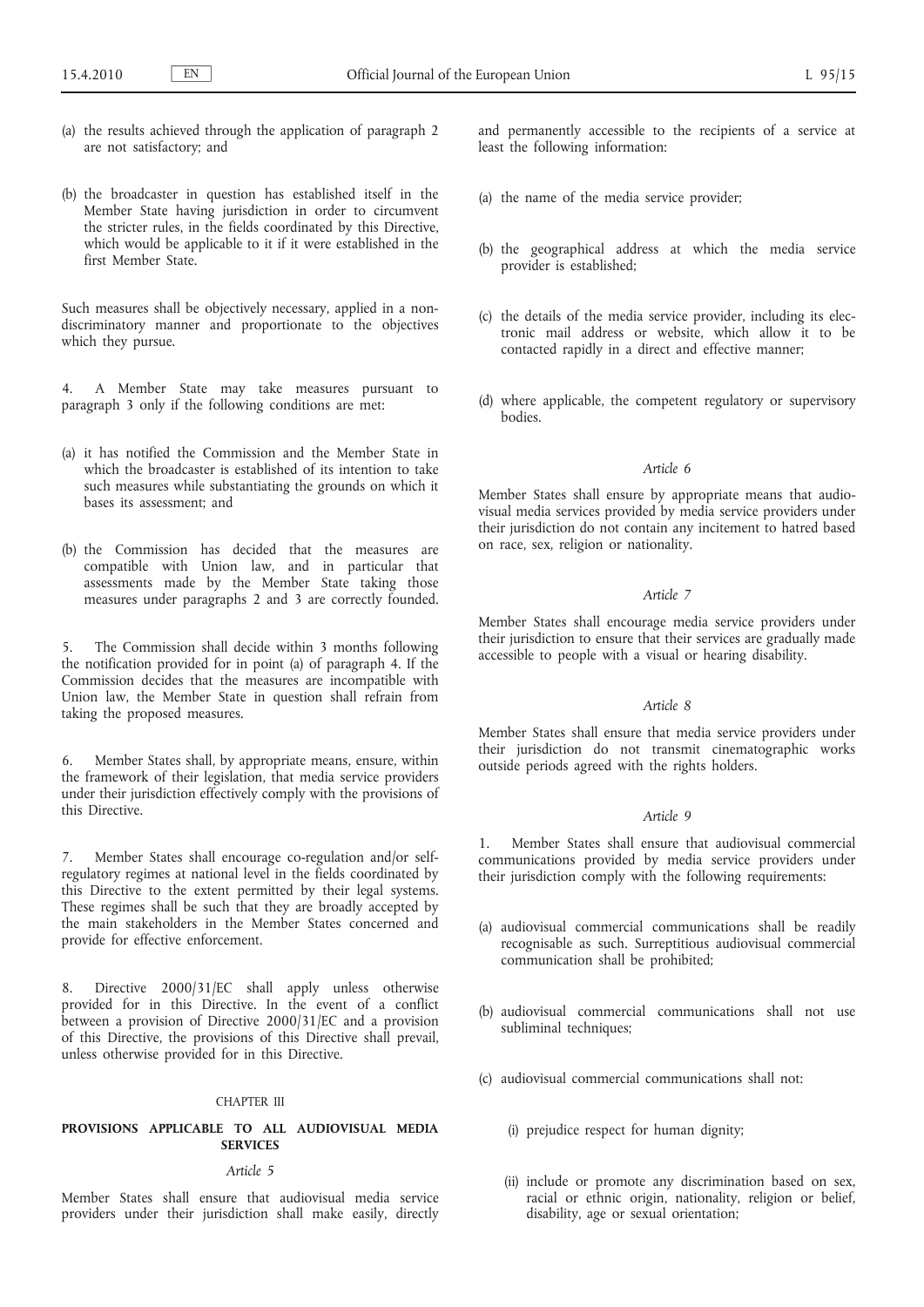- (iii) encourage behaviour prejudicial to health or safety;
- (iv) encourage behaviour grossly prejudicial to the protection of the environment;
- (d) all forms of audiovisual commercial communications for cigarettes and other tobacco products shall be prohibited;
- (e) audiovisual commercial communications for alcoholic beverages shall not be aimed specifically at minors and shall not encourage immoderate consumption of such beverages;
- (f) audiovisual commercial communication for medicinal products and medical treatment available only on prescription in the Member State within whose jurisdiction the media service provider falls shall be prohibited;
- (g) audiovisual commercial communications shall not cause physical or moral detriment to minors. Therefore they shall not directly exhort minors to buy or hire a product or service by exploiting their inexperience or credulity, directly encourage them to persuade their parents or others to purchase the goods or services being advertised, exploit the special trust minors place in parents, teachers or other persons, or unreasonably show minors in dangerous situations.

2. Member States and the Commission shall encourage media service providers to develop codes of conduct regarding inappropriate audiovisual commercial communications, accompanying or included in children's programmes, of foods and beverages containing nutrients and substances with a nutritional or physiological effect, in particular those such as fat, trans-fatty acids, salt/sodium and sugars, excessive intakes of which in the overall diet are not recommended.

## *Article 10*

1. Audiovisual media services or programmes that are sponsored shall meet the following requirements:

- (a) their content and, in the case of television broadcasting, their scheduling shall in no circumstances be influenced in such a way as to affect the responsibility and editorial independence of the media service provider;
- (b) they shall not directly encourage the purchase or rental of goods or services, in particular by making special promotional references to those goods or services;
- (c) viewers shall be clearly informed of the existence of a sponsorship agreement. Sponsored programmes shall be clearly identified as such by the name, logo and/or any other symbol of the sponsor such as a reference to its product(s) or service(s) or a distinctive sign thereof in an appropriate

way for programmes at the beginning, during and/or at the end of the programmes.

2. Audiovisual media services or programmes shall not be sponsored by undertakings whose principal activity is the manufacture or sale of cigarettes and other tobacco products.

The sponsorship of audiovisual media services or programmes by undertakings whose activities include the manufacture or sale of medicinal products and medical treatment may promote the name or the image of the undertaking, but shall not promote specific medicinal products or medical treatments available only on prescription in the Member State within whose jurisdiction the media service provider falls.

4. News and current affairs programmes shall not be sponsored. Member States may choose to prohibit the showing of a sponsorship logo during children's programmes, documentaries and religious programmes.

## *Article 11*

1. Paragraphs 2, 3 and 4 shall apply only to programmes produced after 19 December 2009.

2. Product placement shall be prohibited.

By way of derogation from paragraph 2, product placement shall be admissible in the following cases unless a Member State decides otherwise:

- (a) in cinematographic works, films and series made for audiovisual media services, sports programmes and light entertainment programmes;
- (b) where there is no payment but only the provision of certain goods or services free of charge, such as production props and prizes, with a view to their inclusion in a programme.

The derogation provided for in point (a) shall not apply to children's programmes.

Programmes that contain product placement shall meet at least all of the following requirements:

- (a) their content and, in the case of television broadcasting, their scheduling shall in no circumstances be influenced in such a way as to affect the responsibility and editorial independence of the media service provider;
- (b) they shall not directly encourage the purchase or rental of goods or services, in particular by making special promotional references to those goods or services;
- (c) they shall not give undue prominence to the product in question;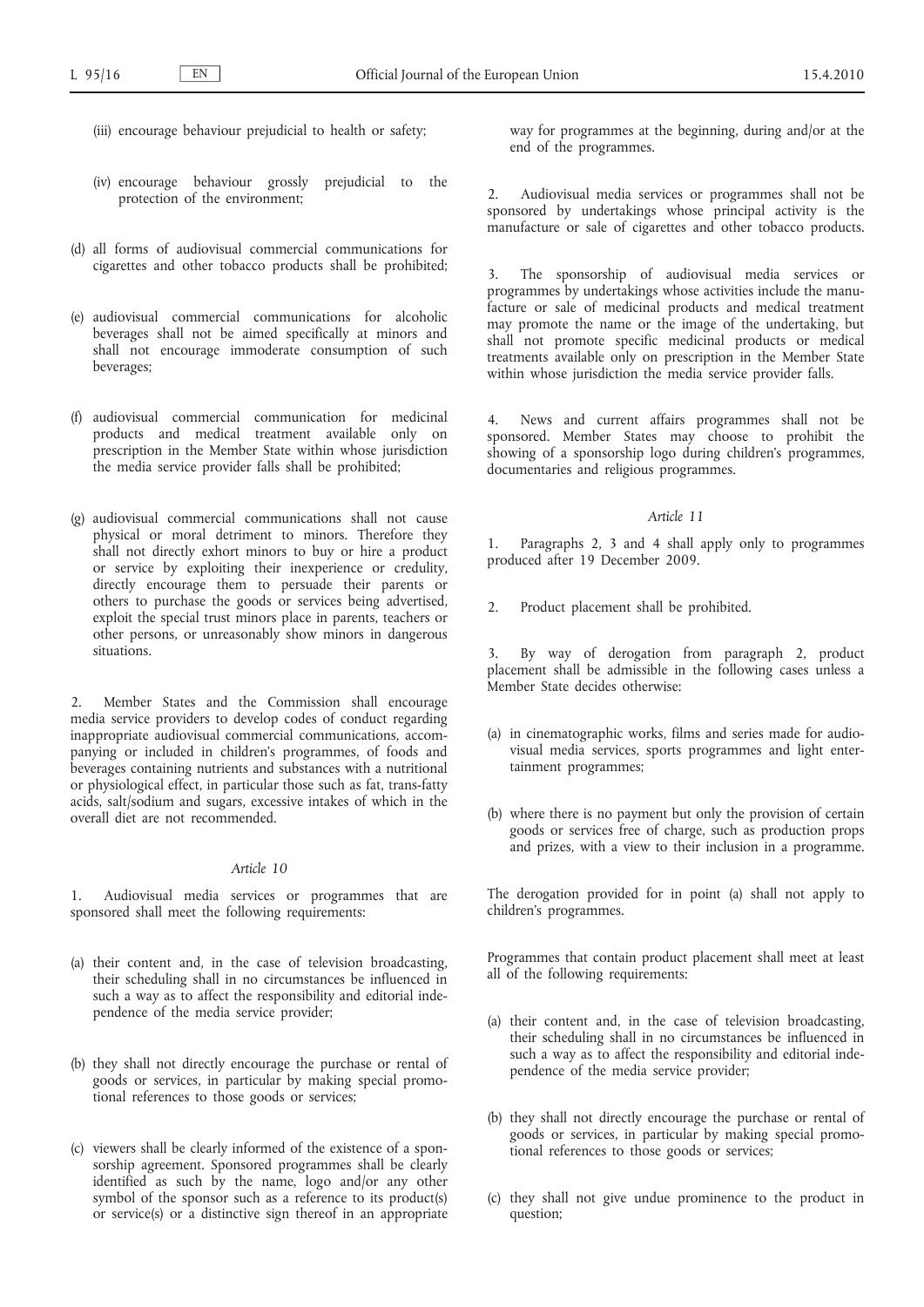(d) viewers shall be clearly informed of the existence of product placement. Programmes containing product placement shall be appropriately identified at the start and the end of the programme, and when a programme resumes after an advertising break, in order to avoid any confusion on the part of the viewer.

By way of exception, Member States may choose to waive the requirements set out in point (d) provided that the programme in question has neither been produced nor commissioned by the media service provider itself or a company affiliated to the media service provider.

4. In any event programmes shall not contain product placement of:

- (a) tobacco products or cigarettes or product placement from undertakings whose principal activity is the manufacture or sale of cigarettes and other tobacco products;
- (b) specific medicinal products or medical treatments available only on prescription in the Member State under whose jurisdiction the media service provider falls.

## CHAPTER IV

#### **PROVISIONS APPLICABLE ONLY TO ON-DEMAND AUDIOVISUAL MEDIA SERVICES**

## *Article 12*

Member States shall take appropriate measures to ensure that on-demand audiovisual media services provided by media service providers under their jurisdiction which might seriously impair the physical, mental or moral development of minors are only made available in such a way as to ensure that minors will not normally hear or see such on-demand audiovisual media services.

#### *Article 13*

1. Member States shall ensure that on-demand audiovisual media services provided by media service providers under their jurisdiction promote, where practicable and by appropriate means, the production of and access to European works. Such promotion could relate, inter alia, to the financial contribution made by such services to the production and rights acquisition of European works or to the share and/or prominence of European works in the catalogue of programmes offered by the on-demand audiovisual media service.

2. Member States shall report to the Commission no later than 19 December 2011 and every 4 years thereafter on the implementation of paragraph 1.

3. The Commission shall, on the basis of the information provided by Member States and of an independent study, report to the European Parliament and to the Council on the application of paragraph 1, taking into account the market and technological developments and the objective of cultural diversity.

#### CHAPTER V

# **PROVISIONS CONCERNING EXCLUSIVE RIGHTS AND SHORT NEWS REPORTS IN TELEVISION BROADCASTING**

#### *Article 14*

Each Member State may take measures in accordance with Union law to ensure that broadcasters under its jurisdiction do not broadcast on an exclusive basis events which are regarded by that Member State as being of major importance for society in such a way as to deprive a substantial proportion of the public in that Member State of the possibility of following such events by live coverage or deferred coverage on free television. If it does so, the Member State concerned shall draw up a list of designated events, national or non-national, which it considers to be of major importance for society. It shall do so in a clear and transparent manner in due time. In so doing the Member State concerned shall also determine whether these events should be available by whole or partial live coverage or, where necessary or appropriate for objective reasons in the public interest, whole or partial deferred coverage.

2. Member States shall immediately notify to the Commission any measures taken or to be taken pursuant to paragraph 1. Within a period of 3 months from the notification, the Commission shall verify that such measures are compatible with Union law and communicate them to the other Member States. It shall seek the opinion of the contact committee established pursuant to Article 29. It shall forthwith publish the measures taken in the *Official Journal of the European Union* and at least once a year the consolidated list of the measures taken by Member States.

3. Member States shall ensure, by appropriate means within the framework of their legislation, that broadcasters under their jurisdiction do not exercise the exclusive rights purchased by those broadcasters after 18 December 2007 in such a way that a substantial proportion of the public in another Member State is deprived of the possibility of following events which are designated by that other Member State in accordance with paragraphs 1 and 2 by whole or partial live coverage or, where necessary or appropriate for objective reasons in the public interest, whole or partial deferred coverage on free television as determined by that other Member State in accordance with paragraph 1.

### *Article 15*

1. Member States shall ensure that for the purpose of short news reports, any broadcaster established in the Union has access on a fair, reasonable and non-discriminatory basis to events of high interest to the public which are transmitted on an exclusive basis by a broadcaster under their jurisdiction.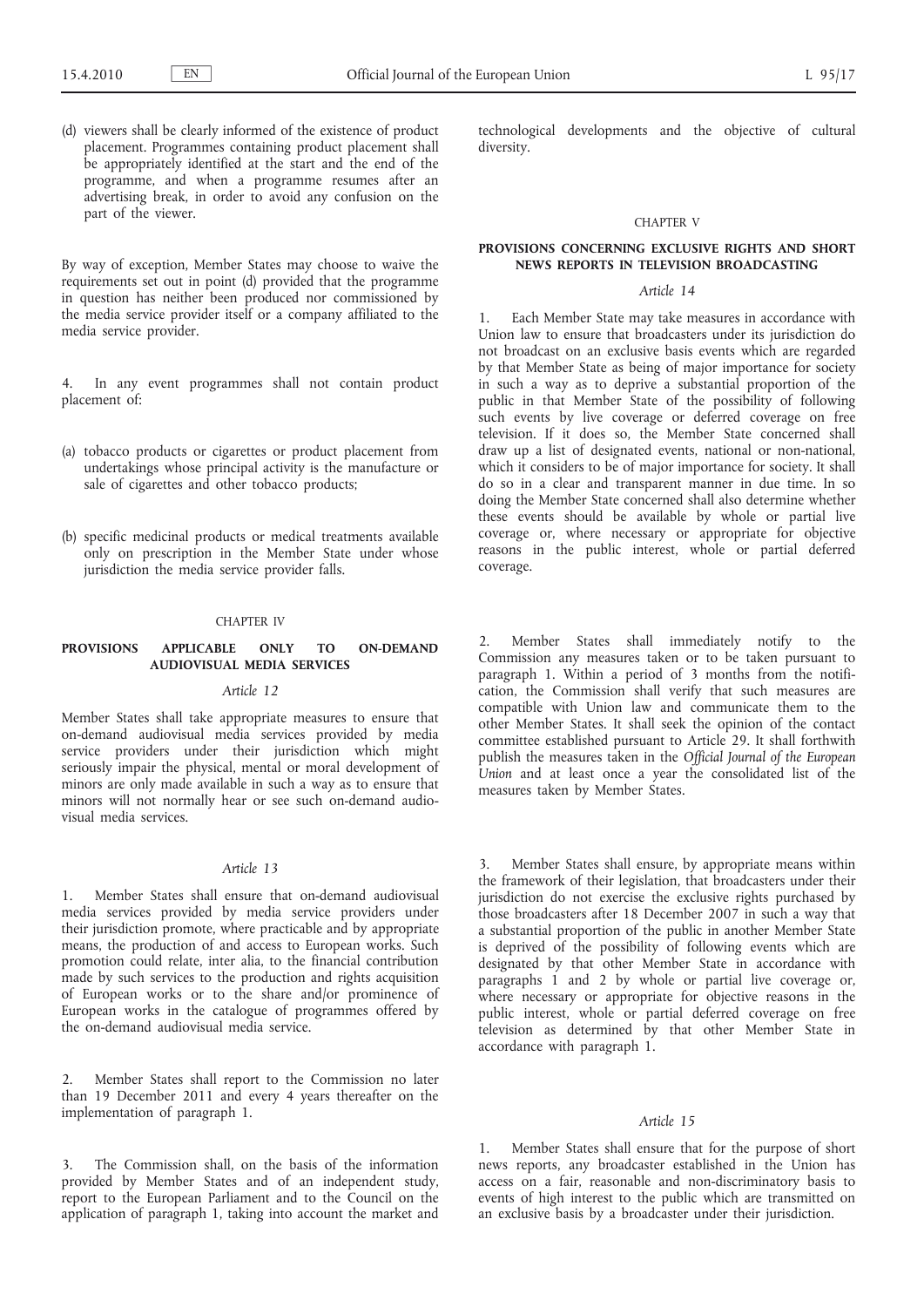If another broadcaster established in the same Member State as the broadcaster seeking access has acquired exclusive rights to the event of high interest to the public, access shall be sought from that broadcaster.

3. Member States shall ensure that such access is guaranteed by allowing broadcasters to freely choose short extracts from the transmitting broadcaster's signal with, unless impossible for reasons of practicality, at least the identification of their source.

4. As an alternative to paragraph 3, Member States may establish an equivalent system which achieves access on a fair, reasonable and non-discriminatory basis through other means.

5. Short extracts shall be used solely for general news programmes and may be used in on-demand audiovisual media services only if the same programme is offered on a deferred basis by the same media service provider.

6. Without prejudice to paragraphs 1 to 5, Member States shall ensure, in accordance with their legal systems and practices, that the modalities and conditions regarding the provision of such short extracts are defined, in particular, with respect to any compensation arrangements, the maximum length of short extracts and time limits regarding their transmission. Where compensation is provided for, it shall not exceed the additional costs directly incurred in providing access.

#### CHAPTER VI

# **PROMOTION OF DISTRIBUTION AND PRODUCTION OF TELEVISION PROGRAMMES**

#### *Article 16*

1. Member States shall ensure, where practicable and by appropriate means, that broadcasters reserve for European works a majority proportion of their transmission time, excluding the time allotted to news, sports events, games, advertising, teletext services and teleshopping. This proportion, having regard to the broadcaster's informational, educational, cultural and entertainment responsibilities to its viewing public, should be achieved progressively, on the basis of suitable criteria.

2. Where the proportion laid down in paragraph 1 cannot be attained, it must not be lower than the average for 1988 in the Member State concerned.

However, in respect of Greece and Portugal, the year 1988 shall be replaced by the year 1990.

Member States shall provide the Commission every 2 years, starting from 3 October 1991, with a report on the application of this Article and Article 17.

That report shall in particular include a statistical statement on the achievement of the proportion referred to in this Article and Article 17 for each of the television programmes falling within the jurisdiction of the Member State concerned, the reasons, in each case, for the failure to attain that proportion and the measures adopted or envisaged in order to achieve it.

The Commission shall inform the other Member States and the European Parliament of the reports, which shall be accompanied, where appropriate, by an opinion. The Commission shall ensure the application of this Article and Article 17 in accordance with the provisions of the Treaty on the Functioning of the European Union. The Commission may take account in its opinion, in particular, of progress achieved in relation to previous years, the share of first broadcast works in the programming, the particular circumstances of new television broadcasters and the specific situation of countries with a low audiovisual production capacity or restricted language area.

## *Article 17*

Member States shall ensure, where practicable and by appropriate means, that broadcasters reserve at least 10 % of their transmission time, excluding the time allotted to news, sports events, games, advertising, teletext services and teleshopping, or alternately, at the discretion of the Member State, at least 10 % of their programming budget, for European works created by producers who are independent of broadcasters. This proportion, having regard to the broadcaster's informational, educational, cultural and entertainment responsibilities to its viewing public, should be achieved progressively, on the basis of suitable criteria. It must be achieved by earmarking an adequate proportion for recent works, that is to say works transmitted within 5 years of their production.

#### *Article 18*

This Chapter shall not apply to television broadcasts that are intended for local audiences and do not form part of a national network.

# CHAPTER VII

#### **TELEVISION ADVERTISING AND TELESHOPPING**

# *Article 19*

1. Television advertising and teleshopping shall be readily recognisable and distinguishable from editorial content. Without prejudice to the use of new advertising techniques, television advertising and teleshopping shall be kept quite distinct from other parts of the programme by optical and/or acoustic and/or spatial means.

Isolated advertising and teleshopping spots, other than in transmissions of sports events, shall remain the exception.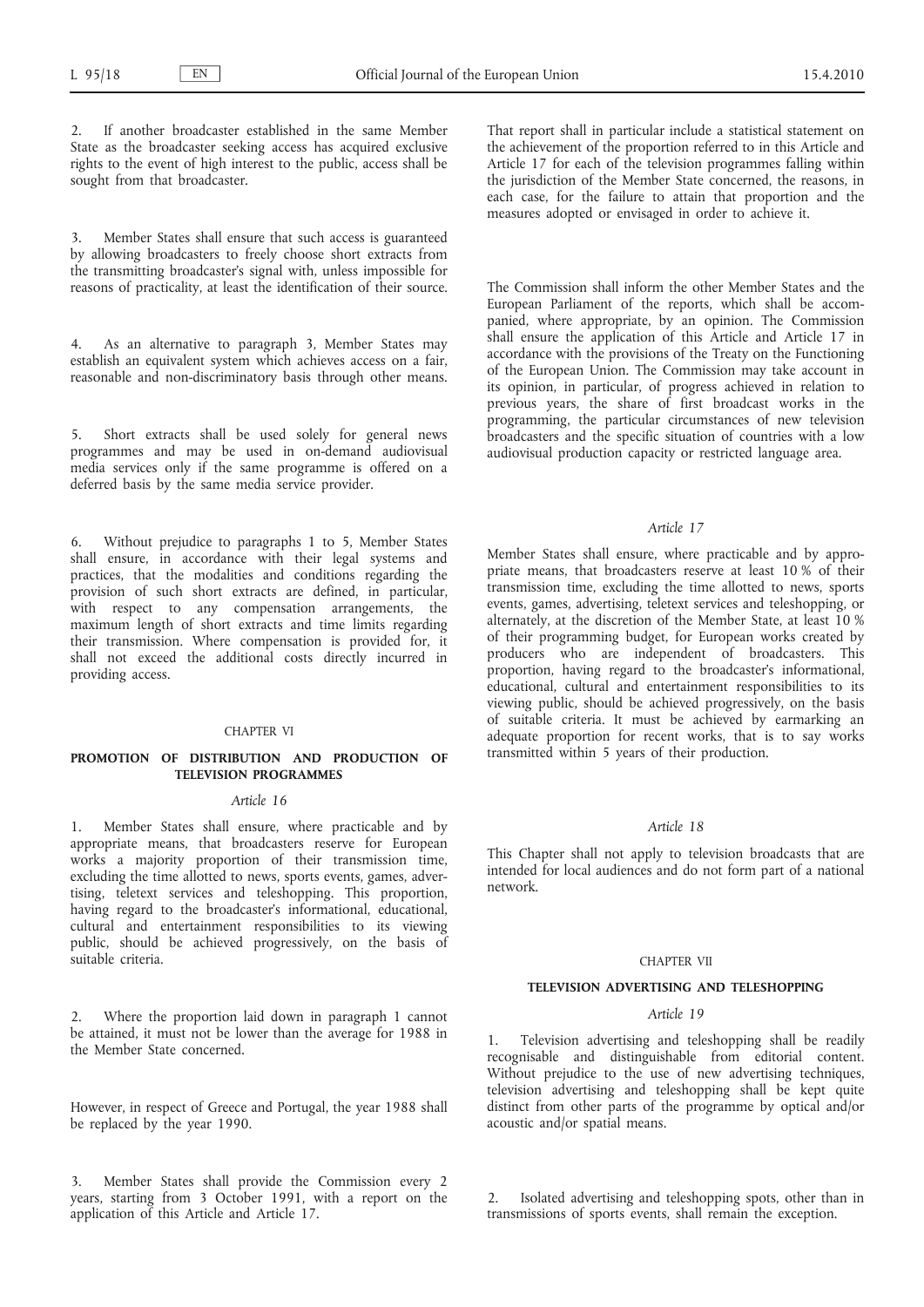#### *Article 20*

1. Member States shall ensure, where television advertising or teleshopping is inserted during programmes, that the integrity of the programmes, taking into account natural breaks in and the duration and the nature of the programme concerned, and the rights of the right holders are not prejudiced.

2. The transmission of films made for television (excluding series, serials and documentaries), cinematographic works and news programmes may be interrupted by television advertising and/or teleshopping once for each scheduled period of at least 30 minutes. The transmission of children's programmes may be interrupted by television advertising and/or teleshopping once for each scheduled period of at least 30 minutes, provided that the scheduled duration of the programme is greater than 30 minutes. No television advertising or teleshopping shall be inserted during religious services.

### *Article 21*

Teleshopping for medicinal products which are subject to a marketing authorisation within the meaning of Directive 2001/83/EC, as well as teleshopping for medical treatment, shall be prohibited.

## *Article 22*

Television advertising and teleshopping for alcoholic beverages shall comply with the following criteria:

- (a) it may not be aimed specifically at minors or, in particular, depict minors consuming these beverages;
- (b) it shall not link the consumption of alcohol to enhanced physical performance or to driving;
- (c) it shall not create the impression that the consumption of alcohol contributes towards social or sexual success;
- (d) it shall not claim that alcohol has therapeutic qualities or that it is a stimulant, a sedative or a means of resolving personal conflicts;
- (e) it shall not encourage immoderate consumption of alcohol or present abstinence or moderation in a negative light;
- (f) it shall not place emphasis on high alcoholic content as being a positive quality of the beverages.

## *Article 23*

1. The proportion of television advertising spots and teleshopping spots within a given clock hour shall not exceed 20 %.

Paragraph 1 shall not apply to announcements made by the broadcaster in connection with its own programmes and ancillary products directly derived from those programmes, sponsorship announcements and product placements.

## *Article 24*

Teleshopping windows shall be clearly identified as such by optical and acoustic means and shall be of a minimum uninterrupted duration of 15 minutes.

#### *Article 25*

This Directive shall apply *mutatis mutandis* to television channels exclusively devoted to advertising and teleshopping as well as to television channels exclusively devoted to self-promotion.

However, Chapter VI as well as Articles 20 and 23 shall not apply to these channels.

## *Article 26*

Without prejudice to Article 4, Member States may, with due regard for Union law, lay down conditions other than those laid down in Article 20(2) and Article 23 in respect of television broadcasts intended solely for the national territory which cannot be received directly or indirectly by the public in one or more other Member States.

#### CHAPTER VIII

#### **PROTECTION OF MINORS IN TELEVISION BROADCASTING**

#### *Article 27*

1. Member States shall take appropriate measures to ensure that television broadcasts by broadcasters under their jurisdiction do not include any programmes which might seriously impair the physical, mental or moral development of minors, in particular programmes that involve pornography or gratuitous violence.

2. The measures provided for in paragraph 1 shall also extend to other programmes which are likely to impair the physical, mental or moral development of minors, except where it is ensured, by selecting the time of the broadcast or by any technical measure, that minors in the area of transmission will not normally hear or see such broadcasts.

3. In addition, when such programmes are broadcast in unencoded form Member States shall ensure that they are preceded by an acoustic warning or are identified by the presence of a visual symbol throughout their duration.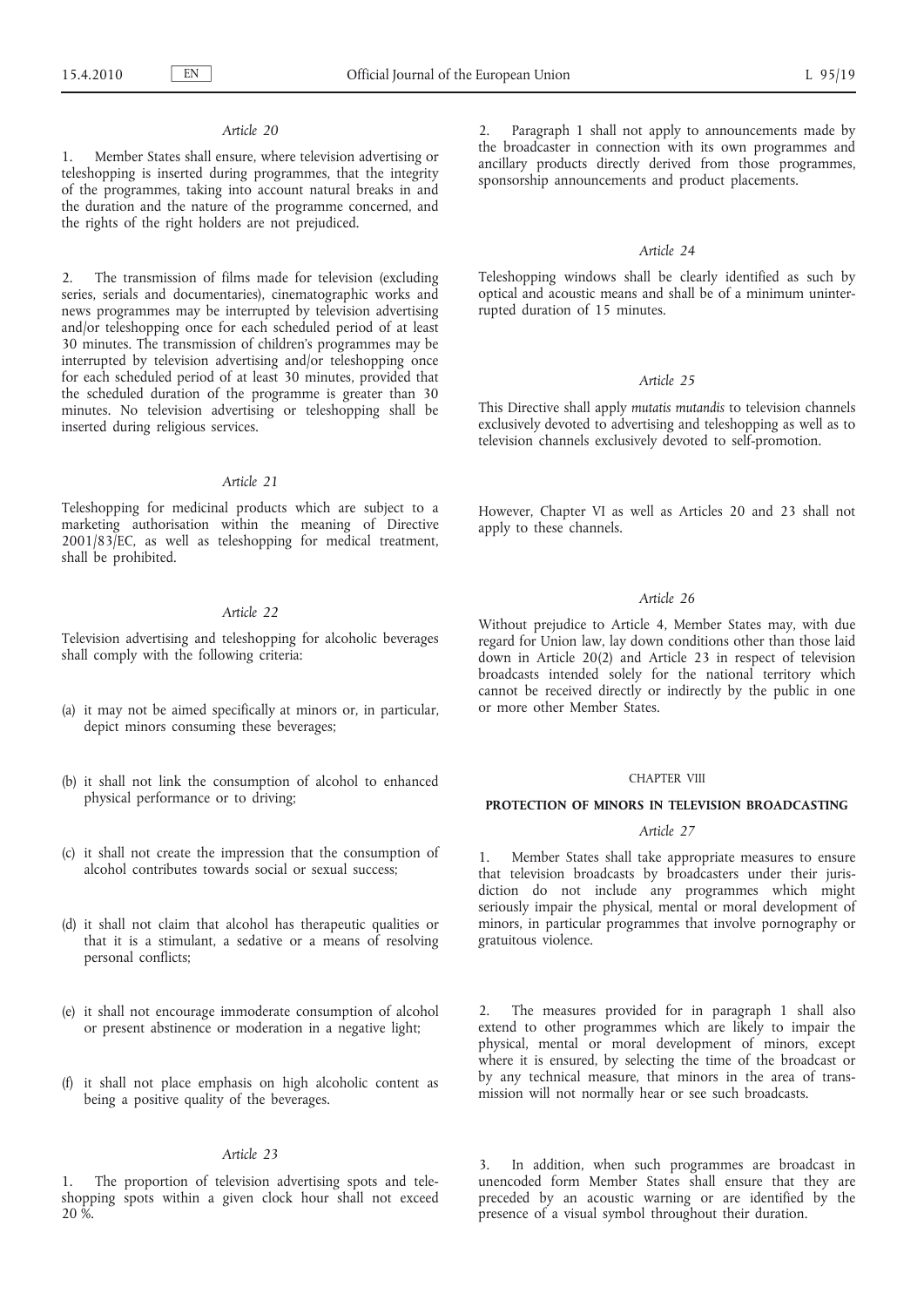## CHAPTER IX

# **RIGHT OF REPLY IN TELEVISION BROADCASTING**

## *Article 28*

1. Without prejudice to other provisions adopted by the Member States under civil, administrative or criminal law, any natural or legal person, regardless of nationality, whose legitimate interests, in particular reputation and good name, have been damaged by an assertion of incorrect facts in a television programme must have a right of reply or equivalent remedies. Member States shall ensure that the actual exercise of the right of reply or equivalent remedies is not hindered by the imposition of unreasonable terms or conditions. The reply shall be transmitted within a reasonable time subsequent to the request being substantiated and at a time and in a manner appropriate to the broadcast to which the request refers.

2. A right of reply or equivalent remedies shall exist in relation to all broadcasters under the jurisdiction of a Member State.

3. Member States shall adopt the measures needed to establish the right of reply or the equivalent remedies and shall determine the procedure to be followed for the exercise thereof. In particular, they shall ensure that a sufficient time span is allowed and that the procedures are such that the right or equivalent remedies can be exercised appropriately by natural or legal persons resident or established in other Member States.

4. An application for exercise of the right of reply or the equivalent remedies may be rejected if such a reply is not justified according to the conditions laid down in paragraph 1, would involve a punishable act, would render the broadcaster liable to civil-law proceedings or would transgress standards of public decency.

5. Provision shall be made for procedures whereby disputes as to the exercise of the right of reply or the equivalent remedies can be subject to judicial review.

#### CHAPTER X

#### **CONTACT COMMITTEE**

### *Article 29*

1. A contact committee is established under the aegis of the Commission. It shall be composed of representatives of the competent authorities of the Member States. It shall be chaired by a representative of the Commission and meet either on his initiative or at the request of the delegation of a Member State.

2. The tasks of the contact committee shall be:

(a) to facilitate effective implementation of this Directive through regular consultation on any practical problems arising from its application, and particularly from the application of Article 2, as well as on any other matters on which exchanges of views are deemed useful;

- (b) to deliver own-initiative opinions or opinions requested by the Commission on the application by the Member States of this Directive;
- (c) to be the forum for an exchange of views on what matters should be dealt with in the reports which Member States must submit pursuant to Article 16(3) and on their methodology;
- (d) to discuss the outcome of regular consultations which the Commission holds with representatives of broadcasting organisations, producers, consumers, manufacturers, service providers and trade unions and the creative community;
- (e) to facilitate the exchange of information between the Member States and the Commission on the situation and the development of regulatory activities regarding audiovisual media services, taking account of the Union's audiovisual policy, as well as relevant developments in the technical field;
- (f) to examine any development arising in the sector on which an exchange of views appears useful.

### CHAPTER XI

## **COOPERATION BETWEEN REGULATORY BODIES OF THE MEMBER STATES**

## *Article 30*

Member States shall take appropriate measures to provide each other and the Commission with the information necessary for the application of this Directive, in particular Articles 2, 3 and 4, in particular through their competent independent regulatory bodies.

#### CHAPTER XII

#### **FINAL PROVISIONS**

### *Article 31*

In fields which this Directive does not coordinate, it shall not affect the rights and obligations of Member States resulting from existing conventions dealing with telecommunications or broadcasting.

#### *Article 32*

Member States shall communicate to the Commission the text of the main provisions of national law which they adopt in the field covered by this Directive.

#### *Article 33*

Not later than 19 December 2011, and every 3 years thereafter, the Commission shall submit to the European Parliament, to the Council and to the European Economic and Social Committee a report on the application of this Directive and, if necessary, make further proposals to adapt it to developments in the field of audiovisual media services, in particular in the light of recent technological developments, the competitiveness of the sector and levels of media literacy in all Member States.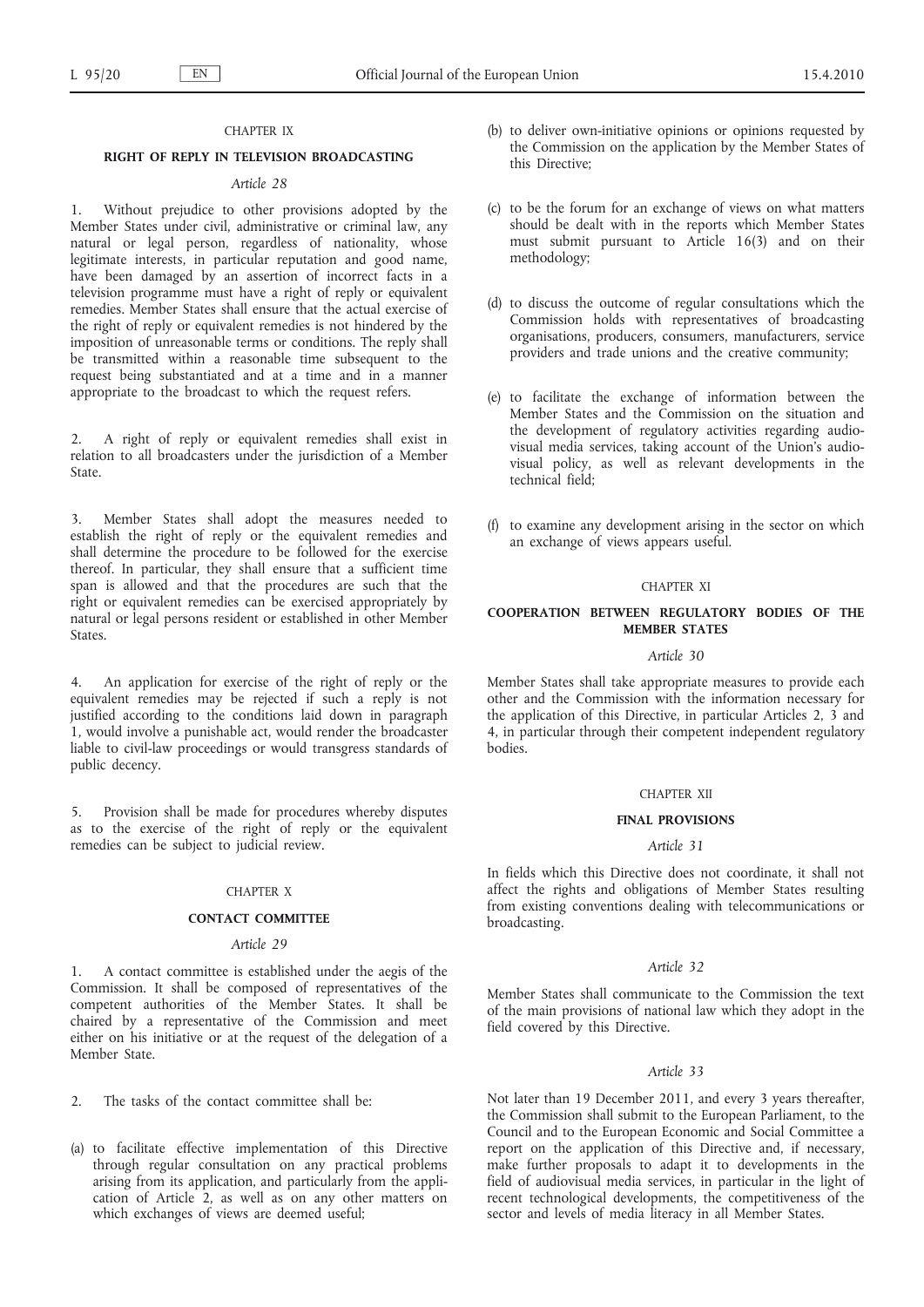That report shall also assess the issue of television advertising accompanying or included in children's programmes, and in particular whether the quantitative and qualitative rules contained in this Directive have afforded the level of protection required.

### *Article 34*

Directive 89/552/EEC, as amended by the Directives listed in Annex I, Part A, is repealed, without prejudice to the obligations of the Member States relating to the time limits for transposition into national law of the Directives set out in Annex I, Part B.

References to the repealed Directive shall be construed as references to this Directive and shall be read in accordance with the correlation table in Annex II.

*Article 35*

This Directive shall enter into force on the 20th day following its publication in the *Official Journal of the European Union*.

*Article 36*

This Directive is addressed to the Member States.

Done at Strasbourg, 10 March 2010.

*For the European Parliament The President* J. BUZEK

*For the Council The President* D. LÓPEZ GARRIDO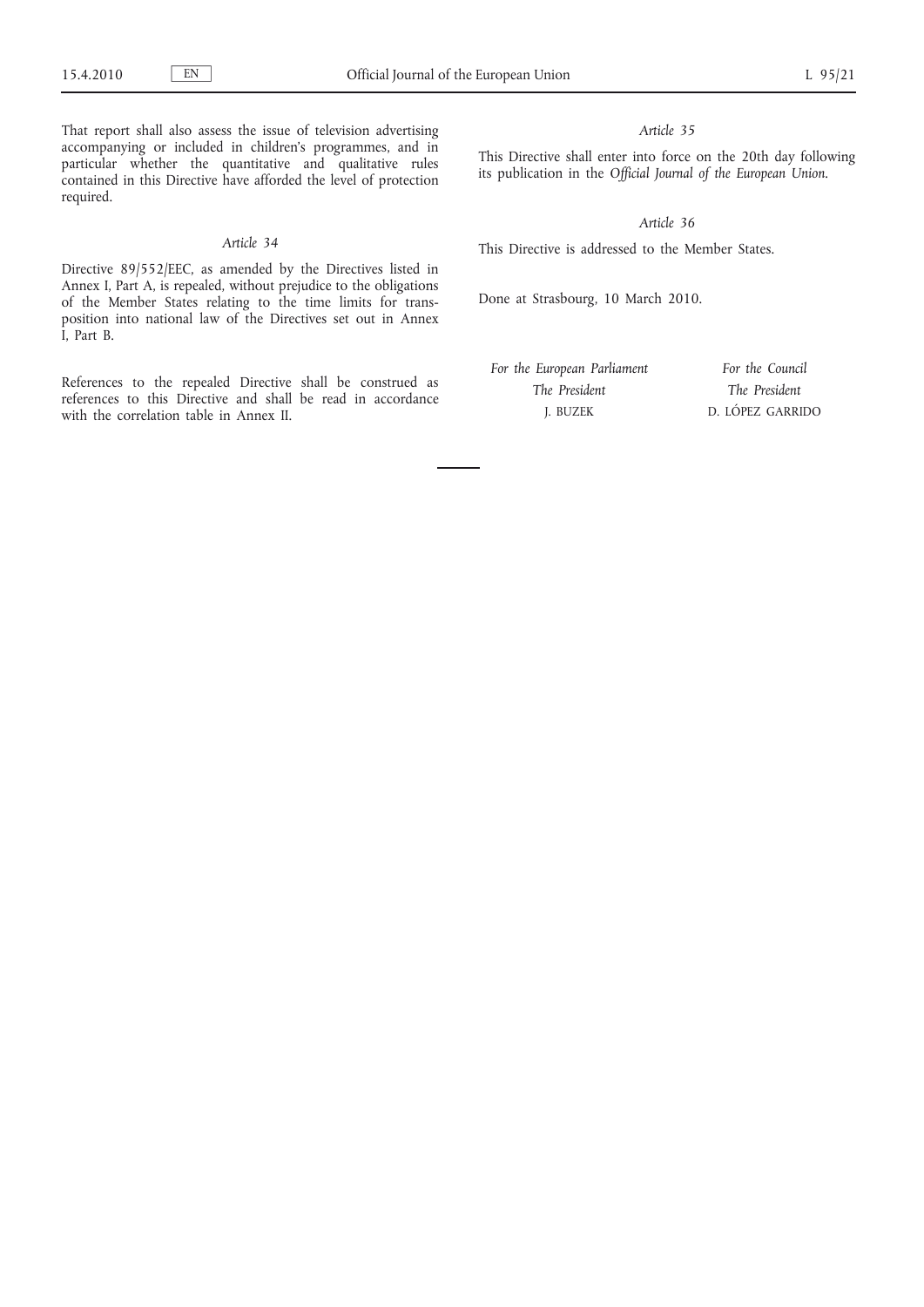# *ANNEX I*

### PART A

## **Repealed Directive with list of its successive amendments**

(referred to in Article 34)

Council Directive 89/552/EEC (OJ L 298, 17.10.1989, p. 23)

> Directive 97/36/EC of the European Parliament and of the Council (OJ L 202, 30.7.1997, p. 60)

Directive 2007/65/EC of the European Parliament and of the Council (OJ L 332, 18.12.2007, p. 27)

only Article 1

# PART B

# **List of time limits for transposition into national law**

## (referred to in Article 34)

| Directive  | Time limit for transposition |
|------------|------------------------------|
| 89/552/EEC | 3 October 1991               |
| 97/36/EC   | 31 December 1998             |
| 2007/65/EC | 19 December 2009             |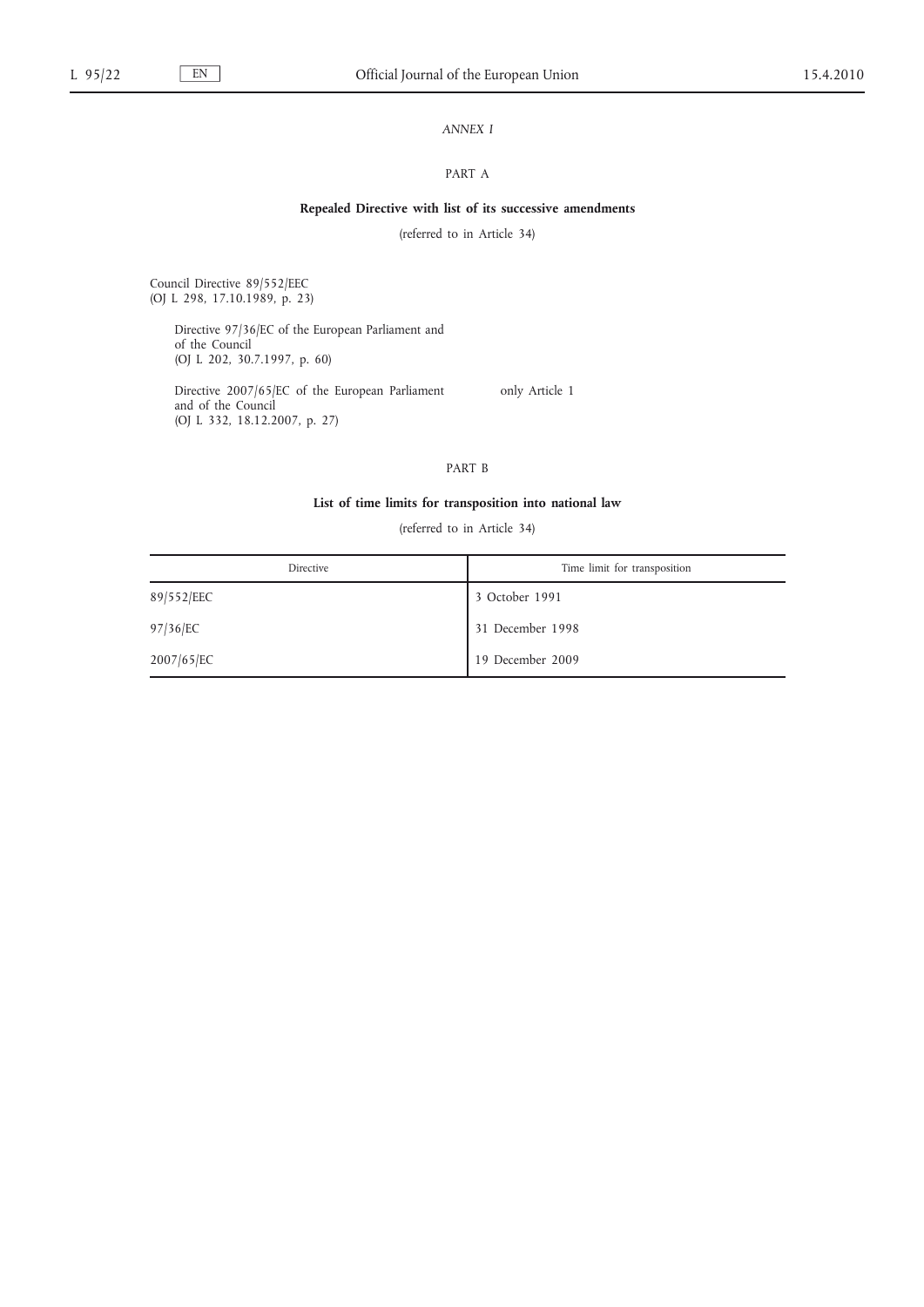# *ANNEX II*

# **CORRELATION TABLE**

| Directive 89/552/EEC                                    | This Directive                                          |
|---------------------------------------------------------|---------------------------------------------------------|
| Article 1, introductory wording                         | Article 1(1), introductory wording                      |
| Article 1(a), introductory wording                      | Article $1(1)(a)$ , introductory wording                |
| Article 1(a), first indent                              | Article $1(1)(a)(i)$                                    |
| Article 1(a), second indent                             | Article $1(1)(a)(ii)$                                   |
| Article $1(b)$ to $(m)$                                 | Article $1(1)(b)$ to $(m)$                              |
| Article $1(n)(i)$ , introductory wording                | Article $1(1)(n)$ , introductory wording                |
| Article $1(n)(i)$ , first indent                        | Article $1(1)(n)(i)$                                    |
| Article $1(n)(i)$ , second indent                       | Article $1(1)(n)(ii)$                                   |
| Article $1(n)(i)$ , third indent                        | Article $1(1)(n)(iii)$                                  |
| Article 1(n)(i), fourth indent                          | Article 1(2)                                            |
| Article 1(n)(ii), introductory wording                  | Article 1(3), introductory wording                      |
| Article $1(n)(ii)$ , first indent                       | Article $1(3)(i)$                                       |
| Article $1(n)(ii)$ , second indent                      | Article $1(3)(ii)$                                      |
| Article $1(n)(ii)$ , third indent                       | Article 1(3)(iii)                                       |
| Article $1(n)(iii)$                                     | Article 1(4)                                            |
| Article 2                                               | Article 2                                               |
| Article $2a(1)$ , (2) and (3)                           | Article $3(1)$ , $(2)$ and $(3)$                        |
| Article 2a(4), introductory wording                     | Article 3(4), introductory wording                      |
| Article $2a(4)(a)$                                      | Article $3(4)(a)$                                       |
| Article 2a(4)(b), introductory wording                  | Article $3(4)(b)$ , introductory wording                |
| Article $2a(4)(b)$ , first indent                       | Article $3(4)(b)(i)$                                    |
| Article $2a(4)(b)$ , second indent                      | Article 3(4)(b)(ii)                                     |
| Article $2a(5)$ and $(6)$                               | Article $3(5)$ and $(6)$                                |
| Article 3                                               | Article 4                                               |
| Article 3a                                              | Article 5                                               |
| Article 3b                                              | Article 6                                               |
| Article 3c                                              | Article 7                                               |
| Article 3d                                              | Article 8                                               |
| Article 3e                                              | Article 9                                               |
| Article 3f                                              | Article 10                                              |
| Article $3g(1)$                                         | Article $11(2)$                                         |
| Article 3g(2), first subparagraph, introductory wording | Article 11(3), first subparagraph, introductory wording |
| Article 3g(2), first subparagraph, first indent         | Article 11(3), first subparagraph, point (a)            |
| Article 3g(2), first subparagraph, second indent        | Article 11(3), first subparagraph, point (b)            |
| Article 3g(2), second, third and fourth subparagraphs   | Article 11(3), second, third and fourth subparagraphs   |